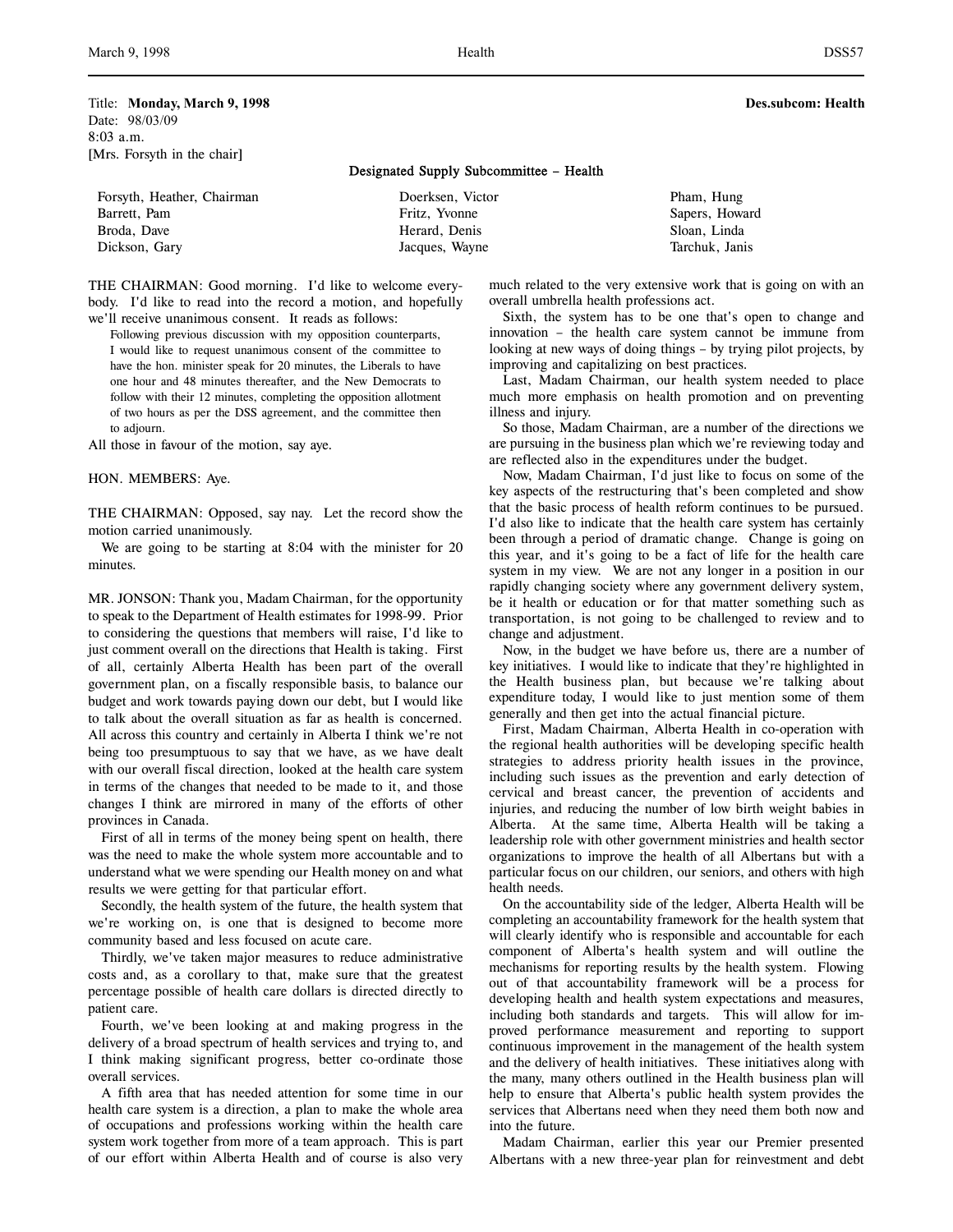repayment. That Agenda for Opportunity, which set the tone and the structure for Health's 1998-99 budget, is based on some very clear principles that Albertans have conveyed to government. Albertans have told our government to be unwavering in our commitment to pay off our accumulated provincial debt and to be fiscally responsible. They have also said to continue looking for new, better, and more efficient ways of doing things. Albertans have told government to be accountable for what they are doing and to continue to let Albertans know about what government is planning and implementing not only in health but in all sectors. Finally, Albertans have told government that when we have the money, some of it should be reinvested in priority areas such as health, and that is exactly what this government has done not only in these 1998-99 Health estimates but in the previous few years. In fact, we have been able to reinvest a significant amount of money in the Health budget, and I would like to refer to one of the challenges in doing that, and that is that this has been done despite the fact that we have had to also accommodate the reductions in cash transfers for health to the provinces from the federal government, which have been very, very significant.

Health spending is increasing by \$498 million to \$4.48 billion, an increase of 12.5 percent over the next three years. In 1998-99 total health spending will be \$4.206 billion, an increase of \$220 million from the comparable 1997-98 budget. We will be spending around \$11 million a day in the coming year to ensure Albertans have access to quality health services. This overall is I think an acknowledgment that with our spending under control as a government there is a need to reinvest in health as we face the increased demand for services from a growing and aging population.

# 8:13

Madam Chairman, some of the highlights of this reinvestment as reflected in the Health estimates under discussion today include: total funding for health authorities will increase by \$81.9 million from the 1997-98 comparable budget, an increase of 3.4 percent. The increases in 1998-99 budgets for health authorities are on top of a onetime allocation of \$40 million provided this year to help authorities address the issue of equipment replacement. The funding increases are also on top of another onetime allocation this year, this one in the amount of \$39 million to seven RHAs to eliminate deficits and debts inherited by these RHAs when they became established several years ago.

The increased funding in the budget, Madam Chairman, includes an additional \$9 million to the Provincial Mental Health Advisory Board to address the priority issues in mental health and in particular to enhance community-based mental health services. They include an increase of \$20 million for drug costs to reflect the higher costs for new drugs coming into the market and to accommodate the increased utilization of current drug programs. An additional \$3 million annually for the rural physician action plan is included, bringing its yearly budget to \$5.8 million. This additional funding will further our efforts to recruit and retain physicians in rural Alberta and help to ensure that all Albertans have reasonable access to physician services.

Madam Chairman, there is also included in the budget \$3 million in funding for a new initiative to enable more palliative care patients to receive appropriate care and support in their homes and spend their remaining days in comfort and dignity to the greatest extent possible. The new funds will improve our capacity for palliative drug therapies at home.

There is an increase of \$29 million, or 16.4 percent, over comparable 1997-98 budgets for the Calgary and Capital health authorities for the provision of highly specialized lifesaving

procedures such as organ transplants, cardiovascular and neuro surgeries, and renal dialysis. These services are provided by the two health authorities for all Albertans.

There is an increase of \$69 million for physician services, or 9.2 percent, over the comparable 1997-98 budget. It is important to note here that this budgeted amount reflects government's most recent offer to the Alberta Medical Association in negotiating a new financial agreement between government and Alberta's doctors. The \$69 million one-year increase in spending on doctors reflects an offer for a three-year agreement which funds current utilization of physician services, adds in a 5.5 percent fee increase for doctors, addresses the issue of an increasing population in Alberta, and provides funding to support other areas such as rural physicians and doctors' medical insurance. Overall, Madam Chairman, it is an offer that would see government spending on doctors increase by \$140 million over three years and see the annual average billings increase for doctors by about \$20,000 each.

Our government has continually stated our commitment to ensure quality accessible health services for Albertans along with our commitment that when additional resources are clearly required, they will be provided. In that regard, Madam Chairman, I would comment for a moment on some of the pressures faced by our hospital emergency wards and intensive care units in the past few weeks. These pressures are reflective of a peak in volumes of activity and are an inherent part of health care, especially during the winter months when flu and pneumonia are at their seasonal highs. Our health care system in Alberta responded well, and patients received the care they needed despite the peak volumes. I am, however, closely monitoring our health system to ensure that we continue to maintain our capacity to respond to these emergencies and that our health system continues to be able to effectively meet the needs of a growing and aging population, and if additional resources are clearly required, then we will review those needs and give them consideration.

The increased funding contained in 1998-99 Health estimates demonstrates our overall commitment to health. I believe, Madam Chairman, we have in place the solid foundation for a stable, accessible, and quality health system that is able to meet and deal with the new day-to-day challenges in health on a day-today basis. The funding being provided and the initiatives being taken clearly indicate that our overall priority is a health system that Albertans can rely on to meet their changing health needs.

Thank you, Madam Chairman, for these minutes to make my opening remarks, and I'm open to questions that members have.

THE CHAIRMAN: Are you going to start, Gary?

MR. DICKSON: Yes. You bet.

THE CHAIRMAN: Okay. We're starting at 8:20.

MR. DICKSON: Okay. Good morning, Mr. Minister. Welcome back, Mr. Bhatti, and, Mr. Ford, congratulations.

Mr. Minister, I take you directly to program 1, ministry support services, element 1.0.11, the appeal process. On May 5 of 1997 when we did this a year ago, you told us you were looking for a new system to deal with complaints. In fact, your response – and I can quote it from page DSS20, May 5, 1997. You wanted a "more effective and co-ordinated approach to appeals on issues and problems within the health care system in individual cases." Also, last year my colleague for Edmonton-Riverview had pointed out at least five different complaints offices all with decreased budgets. Now we see the Health Facilities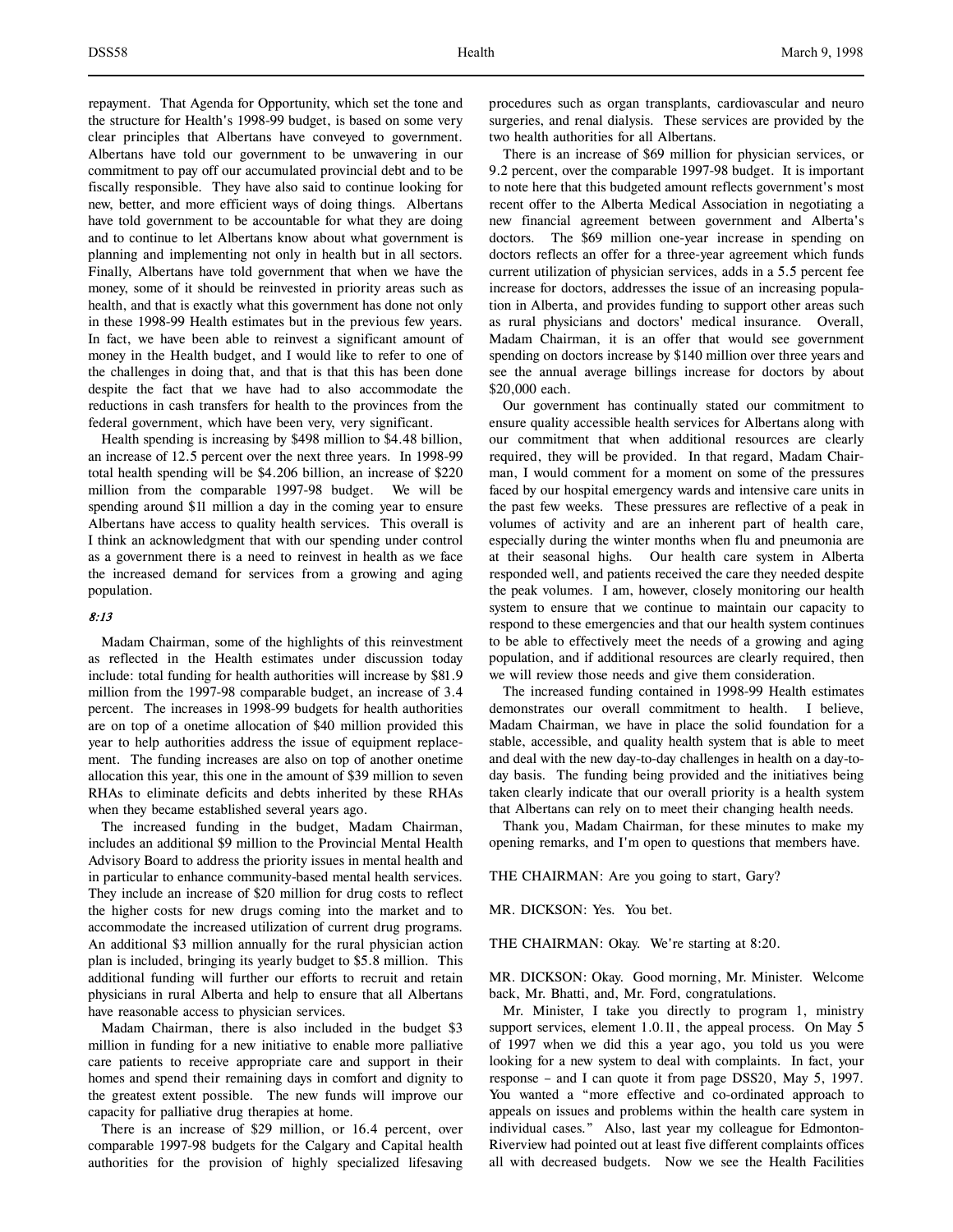Review Committee up \$484,000. My question is: what happened to the proposal to expand the jurisdiction of the Ombudsman? It seemed to me it was back in December of '96 when you had announced you were working on a new process to deal with complaints. We've got the Provincial Health Council recommendations of 1996. What happened to that recommendation, and why the increased funding for 1.0.11?

The next item, Mr. Minister, while we're on program 1, is public communications, 1.0.3. You've got an increase from \$733,000 to \$759,000. I find this particularly puzzling, because if you go back to May 5, 1997, and your quote at page 26 of the estimates debate last year, when you were asked about a decrease in your communication budget – it's basically the same item; there was an 11.6 percent decrease – you said that the government

has tried to get away from the assumption that if you're doing something that requires adding some more money into the budget, there are ways of doing things more effectively and efficiently and still meeting your goals.

Your then deputy went on to expand and said, "We used to have a division . . . that did all [this] work, and now we have it distributed throughout the department." So why is it that you were able to do more with less a year ago in terms of communications and now we're looking at a significant increase in that area? Is there a particular project or projects that require and warrant that additional money? If so, perhaps you could share that with us.

Page  $238 -$  this is in the budget book – is part of your business plan summary, and the first item under major strategies is to "finalize an accountability framework which clearly identifies responsibilities". Now, does that envisage further work on your report from August 13, 1997, entitled Towards a Core Health Services Framework for Alberta? Mr. Minister, are we now into phase 2? Because you remember when that initial report from phase 1 received some public attention, there was considerable concern, and you had a phase 2 that was laid out by your consultants.

The other thing around that towards core services report, if you look in the report, V and VI, there were seven decisions to be required in terms of the next steps. To save time, I'm not going to go through and read each of the specific items, but my question to you would be: have each of those things been done; in other words, a detailed specification of services, the separation of individual and population-based services, specificity of policies and standards? I think Albertans want to know or certainly are entitled to know where the government is going with that towards core services report.

## 8:23

Now, I want to turn to 2.1.2, alternate payments. I take it the alternate payments item is the tripartite process, Mr. Minister, essentially. On May 5, '97, when I had the chance to ask you some questions about this – just for your reference, it was page DSS26 from a year ago – you said then:

We are moving to implement . . . six pilot projects with new models of paying physicians, different clinic and delivery arrangements.

This initiative I think is now at least three years old in terms of developing pilot projects to explore alternate physician compensation models. My general question is: for the \$440,318 in tax money that's been spent, where are the results?

If we go through the programs, firstly new directions in family practice in Calgary, I'd like to know how many doctors are involved in that program, how much has been spent on that particular pilot, what the results are to date.

Secondly, the Bassano community health centre in the Palliser

region. Agreements had been done up by Alberta Health in June of 1997. How many doctors are currently involved in the Bassano centre? How much has been spent on that project? What experience, what lessons and conclusions have been teased out of that experience to date?

Number three, the Capital health CHOICE program. My recollection is that there was some \$250,000 per year that was going to be committed by the Capital RHA. How many physicians are involved in that project? How much has been spent on that project to date? What lessons have the department and your ministry taken from that program?

Similarly, the northeast Edmonton community health centre. There was \$230,000 that was going to be spent on that. Has all of that sum been spent? How many doctors have been involved in that alternate model, and what success has been determined from that model?

Five, the CRHA chronic nonmalignant pain program. I think \$185,000 has been spent to date. How many doctors involved in that program? What success, Mr. Minister?

Finally, the Colonel Belcher program. How many doctors involved in that program, how much has been spent to date, what success, and what lessons do you take from that?

Then while we're talking tripartite, have you maintained the distinction between the fee-for-compensation care model and tripartite projects? Certainly the chairperson will be alive to this because she sits on that committee. There's been some issue in terms of where tripartite ends and where the other fee-forcompensation model fits in. You might also share with us, Mr. Minister: what's the status of the Fort McMurray project, and why is that independent of the tripartite working committee?

My other question, Mr. Minister, with respect to those same six care programs: does the ministry plan to abort or discontinue any of the six projects before the scheduled termination? I know at one time the tripartite committee had considered a forum on alternative physician payment models. Is that still happening? If so, when? If not, why not?

There were supposed to be some health transition dollars in the budget and some money for demonstration projects. I'll ask you at your convenience to just point out where that is in the budget.

The other item I wanted to touch on, Mr. Minister, is funding to regional health authorities. You'll remember that when I asked you questions about this last May 5, '97 – this is page DSS18 – you were commenting then on a 4 percent increase to regional health authorities and you said:

. . . now gives [RHAs] a solid, predictable, and stable funding base. It enables the authorities to deal with local pressure points and local priorities ensuring access to quality health care for all Albertans.

Now that was quite reassuring, I'm sure, to Albertans when you told me that May 5. Less than 12 months later we have 15 regional health authorities anticipating deficit budgets. The CHRA – and you might confirm this – has advised me they are at least \$25 million short. If they've told you something different, please advise. The Chinook health region vice-president says and I quote: health employees are cracking under pressure of trying to do more with less, closed quote. There's a problem of sick leave, low morale, and the \$1.9 million they're getting falls short of the \$3.5 million they're obligated to pay in salary increases. I think my colleague for Edmonton-Glenora may have some specific questions about the Capital region, which I'll leave for him to touch on. Mistahia, I understand, Mr. Minister, is expecting a \$2 million deficit; region 15, Keeweetinok Lakes, \$1.5 million deficit anticipated; East Central, \$5.6 million deficit anticipated; David Thompson, \$6.2 million deficit anticipated. That's the information I've got. If I'm wrong, please advise.

What's the plan? Is there going to be permission for regional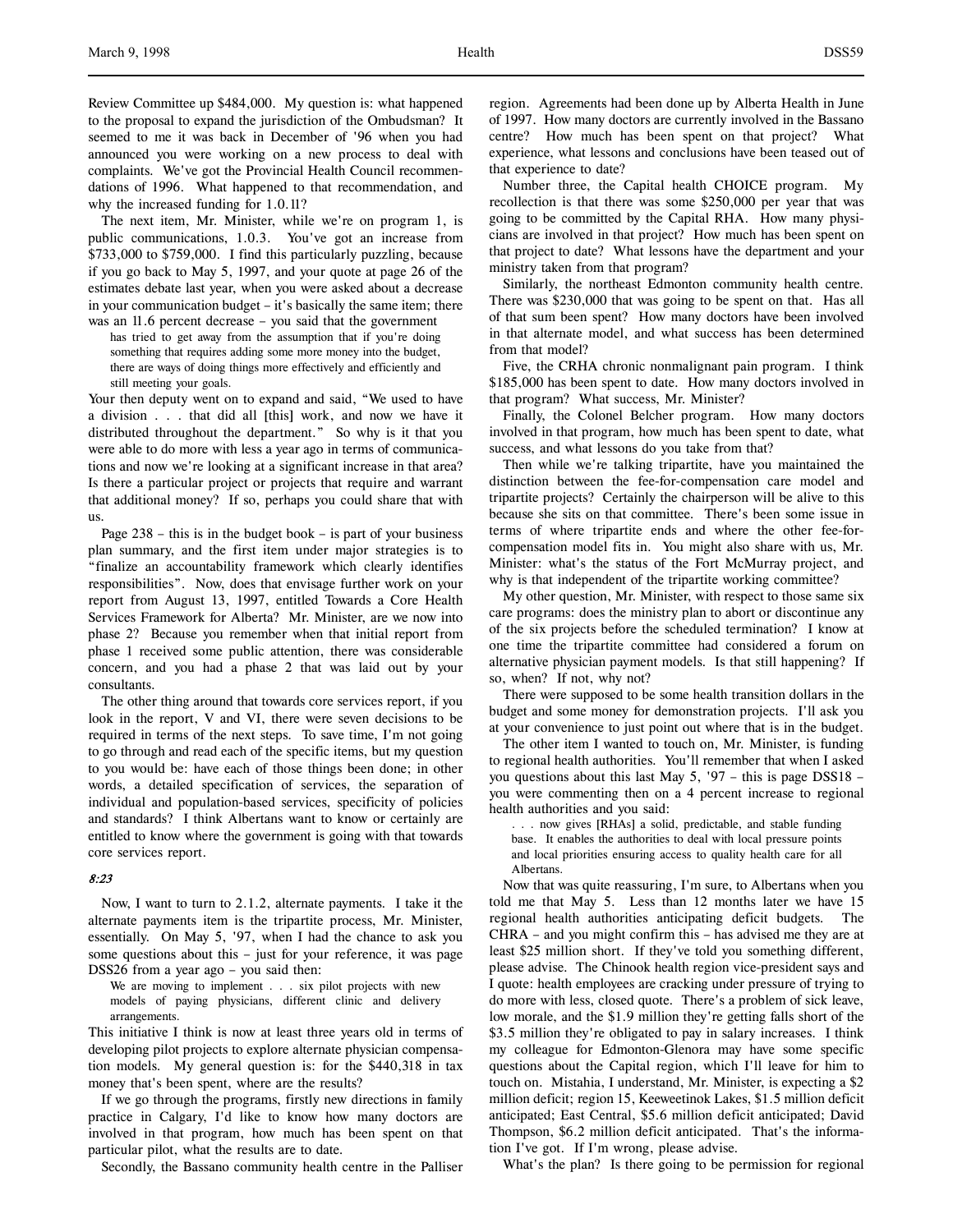health authorities to run deficits? If so, for what period of time? Is there a ceiling on the amount of a deficit that can be run? What services will your ministry allow regional health authorities to delay, defer, or cancel because of their funding problems?

Then, Mr. Minister, a bit of a more general question: what do these problems in 15 of your 17 RHAs tell us about the population-based funding formula? When I did a bit of a tour around the province last fall talking to regional health authorities, physicians, health administrators, there were plenty of problems that were relayed to me relative to the population-based funding formula. So I'm interested in you sharing with Albertans: is the formula going to be scrapped? Is it going to be radically overhauled?

Then I guess the issue that flows from that. If I look at elements 2.3.18 all the way through to 2.3.23 inclusive, those six elements all operate outside the population-based funding formula. It appears, Mr. Minister, you keep on grafting. Certainly from an RHA perspective it's welcome relief to have additional dollars come in, but at some point when you graft so many layers of independent direct provincial funding, one has to ask: what's the point in the population-based formula? Where is it deficient that it doesn't address so many of the other issues that have to be addressed in the alternate fashion?

Now, Mr. Minister, 2.1.5, rural physician action plan. I see \$5.8 million. I was looking the other day at a study, and I don't know whether I have it at my fingertips. You may recall it. It was Pockets of Good News: Physician Recruitment in Rural Alberta. That was from January of 1994. At that point more than 60 percent of rural communities with hospitals anticipated no difficulty recruiting and retaining family physicians. What's the percentage now? That was 1994. In many of those rural communities there's no longer a hospital, and I'd like to know what impact that's had on your recruitment strategy. At that point 20 to 25 percent of the rural communities, in January '94, reported difficulty recruiting and retaining family physicians. Would you tell us what the number is now, sir? The problem at that point was communities less than 4,000. Perhaps the minister could identify: is that still the major market that causes the biggest difficulty in terms of physician recruitment?

# 8:33

The other thing – and I should know this, Mr. Minister – is that you had an incentive payment program, and at one point the maximum incentive payment was \$40,000 per year. Can you clarify whether that cap still exists?

Now, Mr. Minister, just in terms of the business plan, one of the difficulties I have – and I'll start right off. If you go to page 238, it talks about core businesses and related goals. Item 1: Set Direction, Policies and Provincial Standards. I and many health care professionals are having difficulty finding out: where are the standards created by your department? We've seen business plan after business plan after business plan, and there's a lot of talk about standards. But when I did my little health tour and when I talked to health administrators, when I talked to the physicians with administrative responsibilities, people still lament what they describe as an absence of provincial standards.

Again, we look through the major strategies, the third bullet: "Develop health and health system expectations and measures, including standards and targets." If there are standards, a lot of people who are professionally involved in delivering health care don't know where they are, and I think it's not unfair to say to you, after the number of years we've talked about provincial standards and you describe that in your business plan, that it's time to look at the substance of it. Where are those provincial standards? I don't expect you to have that at your fingertips this morning, but I'm going to ask you to undertake through the agency of your office, your department, to provide me as specifically as possible with the enumeration of the provincial standards that currently exist. Those would be the standards that you talk about in core business goal 1, in major strategies bullet 3, and any other places where you talk about standards.

With respect to your key performance measures, there are some that I would describe as being very serious and appropriate, but if we look at a number of them, they're not really very helpful, Mr. Minister. If we talk about percent of low birth weight newborn babies, which is certainly an important measurement of population health, what's the specific strategy that you and Alberta Health have to address? We have an unacceptably high rate of low birth weight babies in the richest province in Canada. It's a problem that's even more serious in Calgary, the wealthiest and fastest growing city in Canada. So what's the specific strategy to not just track the percent of low birth weight babies but in fact to make a significant difference and reduce that unacceptable statistic?

As you go through your key performance measures – to save time, I'll come back to that a little later when I can refer you to the specific provision.

This may be a good time for me to stop and let one of my colleagues put some questions to you, Mr. Minister. I'll get back later. Thank you.

#### THE CHAIRMAN: Mrs. Sloan.

MRS. SLOAN: Thank you very much. Good morning, Mr. Minister. I have not publicly been a proponent of this government's reforms to the health care system, so my comments and analysis of the budget are offered in a critical way but also with the intent to provide once again or one more time perhaps a broader view or definition of health.

I would like to begin with the minister's opening remarks and specifically talk about some of the terminology that you used to define your ministry's priorities, that being the broad spectrum of health services, teamwork, and health promotion. As I look at the performance measures, as I look at the allocations in the budget, I'm wondering if you can concretely define for me where the terminology is factually based in funding and in programs. As I look at this government's reforms and the budget and the priorities, I see a great deal of emphasis still on illness-orientated care, on medical-focused care. I see incentives for physicians. I do not, however, see any incentives for midwives, for physiotherapists, for massage therapists or alternate therapies, of which utilization is on the increase. I do not see any consideration or incorporation perhaps of the utilization of nurse practitioners, an initiative that many provinces are taking as a healthy reform to operate the system effectively with reduced budgets.

I also would raise a question with respect to teamwork in conjunction with this government's pursuit of the introduction of the health professions act. This legislation in my opinion is dangerous legislation. It will establish a policing body appointed by government to control health disciplines. It will effectively obscure the boundaries of the professions, and all of the public I've spoken to about that have absolutely no idea what this government's intent is with that legislation, yet the government is pitching that as being a bill they are introducing first and foremost for the public's benefit. I would question and ask the minister how he believes, how his department believes teamwork will be facilitated through the introduction of that legislation. I'm aware that at least 13 disciplines are mounting opposition, strong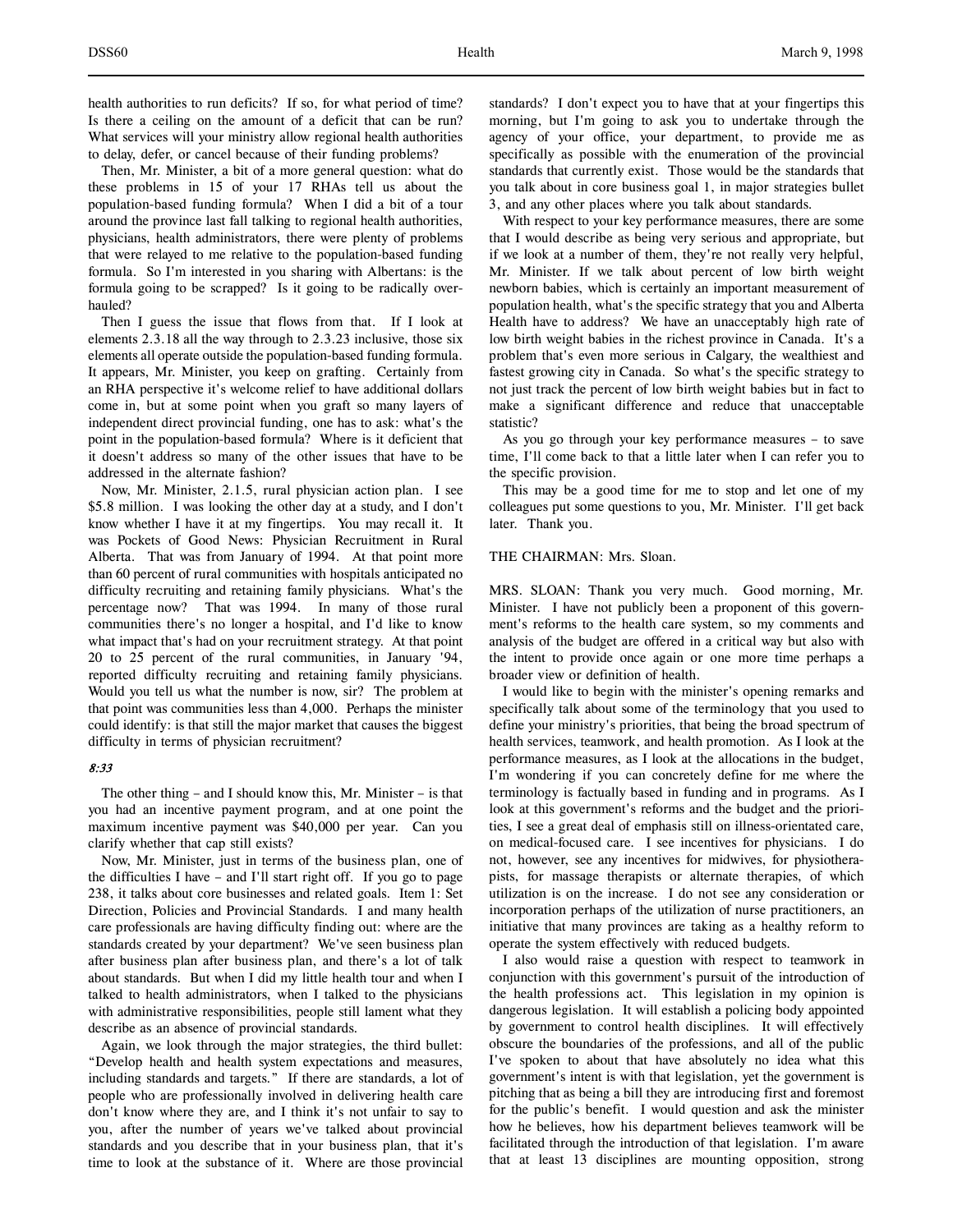opposition, to that legislation. In my view, in the reality of what's arising, it would appear that the initiative is having the opposite effect.

I would like to turn now to the performance measures which are on pages 240 and 241 of the business plan. I always read these with great interest and to some degree a bit of amusement, and I would offer as a question but also as a stimulator why this government chooses to measure roughly the odd six, I guess, that are incorporated on these two pages and not others such as teenage pregnancy, waiting lists for GP referral to treatment by specialist, waits for heart surgery, waits for general surgery, why this ministry does not measure poverty in this province, why they do not measure family violence, why there are no measures incorporated for income, why there are no measures for rates of accidental deaths. There are also no measures about employee satisfaction, turnover, or stress leaves, all areas that have been prevalent and increasing over the course of the last three years.

There are also no measures on the very basic necessities of life, like shelter and nutrition. We've had external agencies offer analysis indicating that there are a growing number of children in this province that are not on a daily basis receiving nutritional requirements according to the Canada food guide. I ask this government why that is not deemed as being a realistic measure of performance for this ministry.

Further, there's no measurement of the incidence of professional responsibility, complaint increases. There is no measurement of the grievances, arbitrations, or labour disputes within this ministry, and I would ask why, if your overall objective, as you stated this morning, Mr. Minister, is teamwork, there is no commitment to measure the effectiveness of your policies and to further teamwork.

# 8:43

Just in a specific sense with respect to the measures that you've provided, I would be very, very interested to know how the percentages are arrived at, what process is utilized for the attainment of these percentages, specifically with respect to Albertans' ratings on the quality of care they've received, their ratings on access to health services, and their rating of their own health. Who performs these measures? Who does the interviews or surveys? Are they done once a year or multiple times a year? I would suggest that the percentage of your findings may fluctuate based on the answers to those questions.

Just again general questions with respect to spending. The minister in his opening remarks talked about the increases, I believe \$498 million this year. The way in which things are presented is always relative. When I look at our spending as a percentage of GDP, we are still the lowest in the country. Even if I recall from memory what the Health budget was in 1992-93, when I assumed the presidency of Staff Nurses Associations of Alberta, I believe we were operating at around \$4.1 billion, \$4.2 billion at that time. So the increases of today are in my opinion band-aids that to some degree are stemming the flow from the artery after the government cuts of the last four years.

Also if we look at the spending per person on health care, we are now, at least at '96 rates, down to \$976 as taken from the report of the Critical Assessment Committee of Region 10 Medical Staff. I'm wondering if the minister can provide some explanation as to what that rate is today based on the budget for '98-99.

Also there is no incorporation into the performance measures or the budget of the beds per thousand. We have seen it, since '91- 92, drop from 4.12; in '95-96 it was 2.5. That may be incorporated. Perhaps I have missed it. I'm wondering what the bed ratio is in the '98-99 budget.

Also with respect to continuing care beds, again if it is measured per thousand, we've seen that rate drop from 55.7 in '91-92 down to 50, which was the target for '95-96. I'm wondering what that measure was for '96-97 and what it is targeted to be for '97-98.

I would like to move now specifically to program 1 and just raise some general questions with respect to the allocations. With respect to 1.0.2, the deputy minister's office, there's been, I believe, an increase there. Or actually you're maintaining it on par with what it was gross comparable for '97-98. I'm wondering if you can provide some explanations with respect to that.

As well, in 1.0.5, health information and accountability, a decrease there, which I find extremely puzzling, particularly given this government's plan to pursue the introduction of the health professions legislation which will bring about significant changes, obscurity, more complexities in my opinion, yet the overall commitment to providing information and achieving accountability within this budget is decreasing.

Gary mentioned the Health Facilities Review Committee increasing slightly. I would link that to health information and accountability. We do not in a public sense see much in the way of measurement, reporting, follow-up from that committee by this government. I would like to see in the future a summary of that committee's work incorporated into the business plan, a summary of the reviews they've undertaken in the last year, what recommendations they have made, and subsequently what this ministry intends to do to address those issues.

As well, I find it extremely puzzling in program 1 that the Provincial Health Council's budget is being maintained status quo, and I would ask the minister what the rationale is for that.

In general terms I'm seeking some response in terms of all the issues raised, whether in generalities or specifics, as to whether or not this ministry is prepared to consider the broader definitions or incorporation of additional measures into their business plan.

The other matter that is extremely puzzling in program 1 is 1.0.15, standing policy committee on health planning. An increased budget there, and I contrast that to no increase for the Provincial Health Council. Granted, neither are elected, neither incorporate all parties, neither could be said to broadly represent the interests of perhaps employees, stakeholders in the health care system. Why the increase, Mr. Minister, for the standing policy committee and no increase for the Provincial Health Council? Again I find that extremely puzzling. I also find a lack of accountability when this committee meets on a regular basis and again there is no reporting of, in general, what topics are discussed, what business or actions or recommendations are undertaken and provided to cabinet. This is not specific to the Ministry of Health; I would make that statement in a generalized way for all the standing policy committees. I don't believe that if the general taxpayer were to analyze that, they would view it as being a good expenditure of their tax dollars, because there is very little publicly in the way of measurement of their work for the public to see any benefit from.

The capital investment, 1.0.5, for health information and accountability. I'm assuming that that is computer software and hardware. I'm wondering where all that hardware/software is going to go, given the dramatic reductions within the ministry itself, which we will speak to somewhat later.

With the reforms that were undertaken in '96 to the department itself – the reduction in staffing, the whole health information management being privatized or contracted out – why this government would then still see it as their responsibility to pay for the hardware/software is, I guess, a question of prudence and good management. But that was my understanding of what your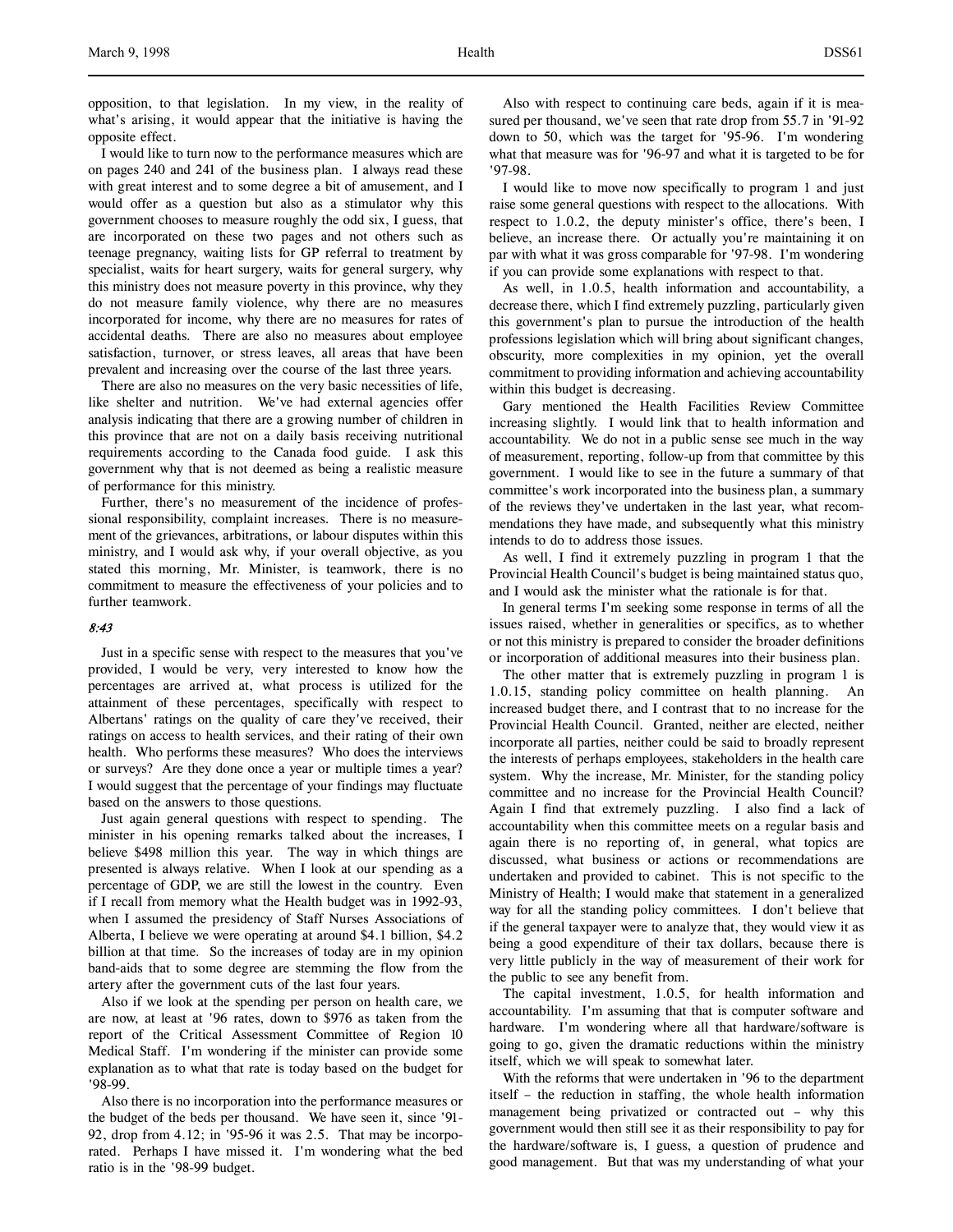reforms were intended to do in '96, and I am wondering whether or not that hardware/software is then going to be utilized by the private firms that are doing that work. Or will it be maintained by the ministry, who will be in fact utilizing that equipment?

That concludes my first set of questions, Madam Chairman.

#### THE CHAIRMAN: Mr. Sapers.

MR. SAPERS: Thank you. Good morning. Mr. Minister, we're going to go back to the beginning here I'm afraid. I'll just pick up a couple of things that my colleagues have left for me, to do with the goals and strategies. I'm referring to the white book, not the budget book: the business plans of government book. I'm referring to page numbers; that might help you. I'm looking at the Ministry of Health's mission and core businesses as set out on page 262 under goals, 1.1, what Albertans can expect, the first bullet: "Access to quality health services." This has been a topic of discussion now for quite some time, and I note that the registered nurses released some information about their rate of complaints and concerns raised both from a professional responsibility standpoint but also complaints to the AARN about standards of care by patients.

I'm wondering whether or not you're going to factor these kinds of reports and third-party complaint adjudication mechanisms into your goals, strategies, and performance measures. If not, why not? It seems to me that we can take a little bit of comfort from some of these third-party measures. Of course, there's always the suspicion that when the government sets its own goals, its own process for measurement and then determines its own reporting structures, the information might just be massaged a little bit. So it might be nice to see the government's measures contrasted and compared to the measures that are put forward by other groups such as the AARN.

# 8:53

The next one that I wanted to question you about is under core business 2, the allocation of resources, again in the highlight box, what Albertans can expect: "Consistent and predictable funding for health services." I want to particularly ask you about the strategies listed under 2.1.2 about further developing "provincewide services funding system for highly specialized and complex services." Could you please tell us how you are further developing this funding system? The Percy/Guenter report has been on the shelf now for a while. There was a pretty thorough review, I think, of provincewide services. Some of the high-tech services were left off and were still left to regional funding; others weren't. There are ongoing questions about what was taken out of the regional envelope and put into the provincewide envelope. Could you let us know what the specific decision points are, what the criteria that you're using are for what's in the regional envelope and what's in the provincewide envelope? And if this is an ongoing process – and I expect to some extent it is – could you define for us the frequency of review? Is it upon application, or is it when a group of professionals get a nifty idea and the only place they can get funding is by calling it a provincewide service? Are you dealing with that as well? By the way, I should hasten to add that I'm not saying that's necessarily a bad way to do it. I just want to know if that's the way it's happening.

Under 2.2, "health system makes optimal use of the workforce," there have been some queries already regarding the health professions legislation that's coming and the tension. I can tell you – and I'm sure you know this yourself – that there continues to be a high degree of tension and anxiety in most health care institutions. People are very uncertain about their

what the nature of their work will be when they show up for their shift the next day. The goal of an "appropriate supply and distribution of a well-trained workforce" is a laudable one, but I can't reconcile in my mind the messages I'm getting from health professionals across the province and Alberta Health's statement, "Well, we just want an appropriate supply and distribution of well-trained workers." It seems to me the administrators I talk to tell me that they still can't shift properly, that they still don't have enough people, that their overtime budgets are still being blown, that they're having a heck of a time managing sick leave and stress leave and long-term care budgets as well as just filling in the shifts.

It wasn't that long ago, in a monthly shift map I saw at a major hospital in Calgary, that fewer than 12 percent, I think it was, of the shifts were actually filled by the people whose job it was to be in that shift. In other words, over 80 percent, 85 percent of the shifts were being filled by people who were temps or on call or overtime or something extraordinary, and I don't think that's the way you'd want to see our health care system run.

Also, there continue to be the ripple effects of the financial cuts, and one specific example that I would appreciate you looking into is the use of respiratory therapists at the Good Samaritan site in south Edmonton. I'm told that because the budget for respiratory care has been cut by the Capital health authority – and this is still an aftermath or a shock wave of the whole thing that happened with the community rehabilitation program - RTs will no longer be on shift 24 hours a day at that site. That worries me because, as you know, that site has two major units, 15 beds for people who have pulmonary illnesses, respiratory problems. Most of them are ventilated. The other wing is mostly for people suffering from MS. Even in that 15-bed unit there are patients or residents who are on ventilators.

There have been some tragedies at that site. Just in the terms of the acuity of the residents there, Mr. Minister, you may be interested to know that in the three years since the program was transferred from the Aberhart to the Good Sam site, 12 of the original 15 patients have subsequently died. Now, I'm not saying that as a critical assessment of what goes on at the Good Samaritan site. I think it's a fine facility, but what I'm saying is that that should give you some measure of the acuity of the illness the patients are dealing with and that the staff there are coping with.

When you talk about an "appropriate supply and distribution of a well-trained workforce," I can't imagine a situation where it would be more obvious that they would need well-trained RTs on site 24 hours a day. The tension there between RTs and LPNs, for example, when the RTs take two years of postsecondary training specifically to learn their specialities – they're now being told, I understand, that LPNs can be trained to deal with trachs and ventilators and those kinds of things in a two-day orientation session. I'm casting no aspersions on licensed practical nurses, but I don't think even the PCLPN would suggest that two days' training is equal to two years' training.

Under core business 3, ensure delivery of quality health services, the highlight box, what Albertans can expect, the last bullet in the box: "Clear and simple processes for expressing concerns and appealing decisions." The first report of the Provincial Health Council drew this spider's web of the complaint and appeal processes that Albertans face. I will acknowledge that there has been some work to try to deal with that. The largest volume of complaints that I continue to receive in my constituency office regarding health care is that people have clearly identified what the problem is; they just can't clearly identify who cares about their problem. If this is in fact a goal, that there is a clear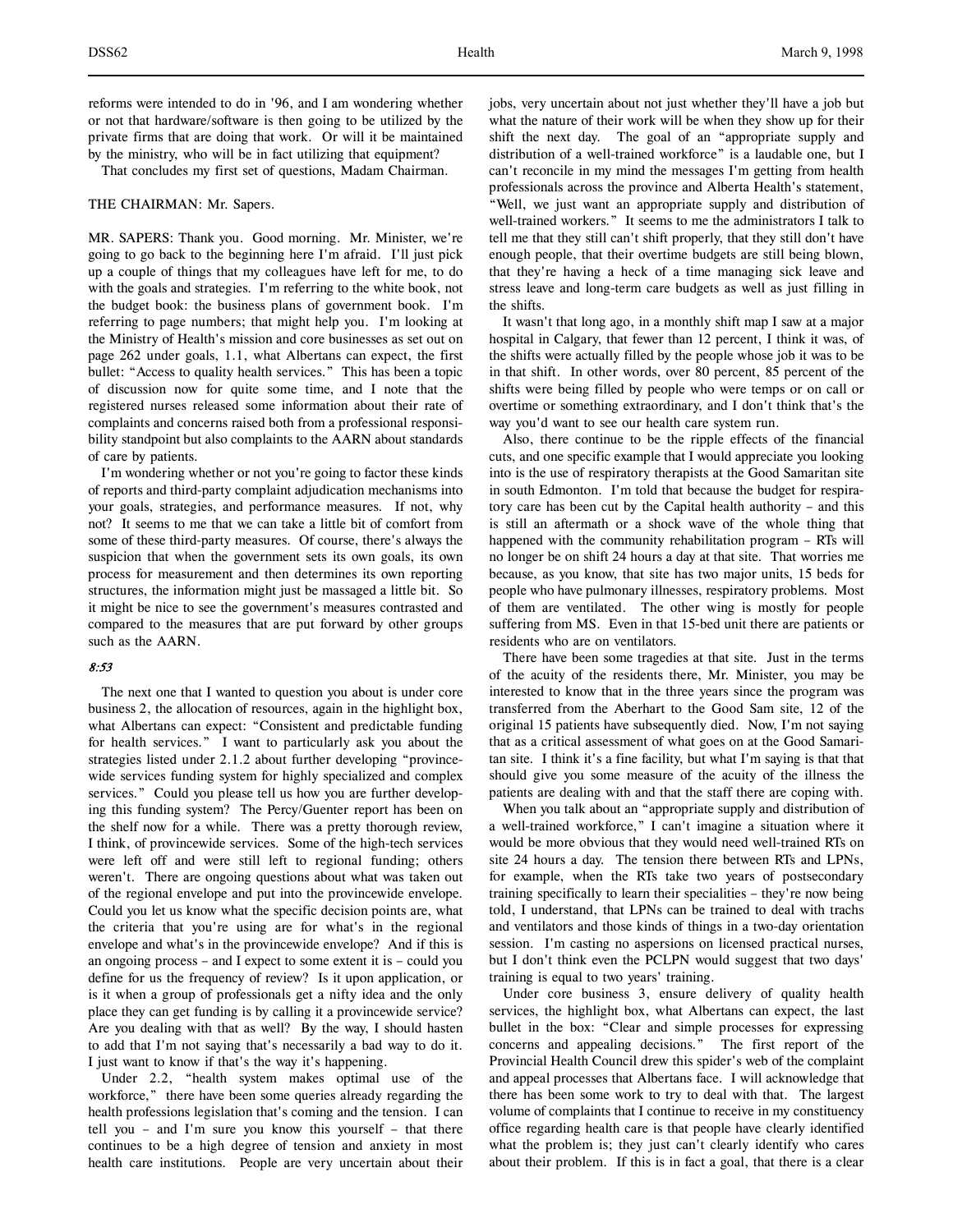and simple process for expressing concerns and appealing decisions, I think that Alberta Health has fallen very short of that goal becoming operational. I didn't see anything in the strategy statements that gives me hope that in this next year that's going to be manifestly different. Now, this is tremendously complicated because of the structure we have, so when I make the critical statement that Alberta Health has fallen short of that goal, I'm fully cognizant of how difficult it will be to accomplish.

Mr. Minister, government policy has created these 17 health authorities and the Cancer Board and the Provincial Mental Health Board and the others. It used to be that people, if they had a serious concern, knew that there was ultimately ministerial responsibility. What Albertans have experienced over this last number of years is a lot of finger pointing. I know Hansard can't record when I go like this, but if *Hansard* wants to try, I'm crossing my arms in opposite directions in front of my chest and pointing out into the ether. That's what Albertans see: that it's not my fault; it's somebody else's fault. So I would encourage you to be much more specific in how you're going to change that and tell us what your very specific plans are. It might even be worth while to see the government publish a document that reacts maybe line by line to the Provincial Health Council report.

# 9:03

Under 3.3, "Community members have opportunities to participate in improving the health [care] system." Under "What Albertans can Expect," the last bullet is "Active community health councils providing input to regional health authority boards." Mr. Minister, I'd like your opinion on this. I understand from my review of the community health councils in the Capital region that they were not informed about the bed shortage, the emergency room backlog, about the press conference that was held on short notice at the University hospital talking about the canceled surgeries. We could go back and we could quote it, but you know the language as well as I do. The way the community health councils were set up, they were supposed to be if nothing else a two-way mechanism for dialogue regarding health concerns on a region-by-region basis, and they were supposed to help localize those concerns. I don't think that it's acceptable at all that community health councils would not be involved in the discussion if not the decision about how that particular crisis we've endured in this last little while has been handled and communicated.

Again, ultimately the legislation under which those community health councils were established is your responsibility, and I'd like to know what remedial action if any your department is planning to take when it comes to how community health councils do their work and how regional health authorities either do or do not utilize community health councils to do the work they were set up to do.

Under Measuring Performance – I'm now looking at page 265 – the first performance measure, "Albertans' ratings of the quality of care they received," I note that the target for '98 is that 90 percent rate it as excellent or good. Currently it's measured at 86 percent. Can you tell us: in your survey do you do a breakdown of chronic users of the system versus occasional users of the system? I was struck the last time I looked, which I believe was '95-96 data, that the typical experience of an Albertan vis-à-vis the health care system was to utilize that system to the tune of about \$300 on an annual basis, which isn't really a lot of involvement with the health care system. So for somebody who goes to the doctor once or twice in a year or takes their child to a pediatric clinic once or twice a year, it seems to me that their view of the health care system is going to be dramatically

different from somebody suffering from a chronic illness or somebody who's been in a traumatic accident. I'm wondering whether or not your measure makes that distinction.

Under number 3, breast cancer screening rates, I was very surprised to see two things under that measure. Number one is that you're using '94-95 data as the point of comparison, and number two is that in '95 less than two-thirds of women over 50 were receiving their screening mammographies every two years. That worries me. Now, at the same time I say that worries me, I'm encouraged by the fact that you've listed that as a target and that you want to see that increase, but maybe you could tell me what's happened in each of the years between '95 and the target year of '99. How are we building? How close are we to that 75 percent figure?

Number 5, trends in fee-for-service expenditures for doctors as a percentage of total spending. I was amused to see the 1 percent as the current, and I know there have been some other queries by my colleagues about that. Have you specifically looked at the experience in Ontario and in British Columbia and the job action by doctors in those areas and some of the solutions in those areas to determine their applicability if any to Alberta? Can you tell us whether or not the move towards hourly compensation for doctors, particularly in on-call situations to work emergency rooms in smaller hospitals, is something that is being considered outside of the tripartite process? In other words, is Alberta Health working on that as a policy and cutting dollars loose and giving them to the RHAs and saying to the RHAs: "Fine; you've now got a part of that physician pool. Now you go out and hire your doctors to operate." I've heard that that's being considered. I'd just like to know.

MR. JONSON: Can I just ask, Madam Chairman, just so I understand this. I understand the last part of your question about a status report on alternative methods of payment and so forth. I didn't understand your first reference. That is, you said: what are the solutions in B.C. in light of the job action? It would seem that it's apparent that maybe there aren't solutions.

MR. SAPERS: As a result of what's happened in both British Columbia and Ontario, I understand that those medical associations and those provincial governments have come up with some rather innovative solutions that they are at least discussing. I'd like to know which of those you're looking at, and do you feel that they are applicable to Alberta?

How am I doing for time?

### THE CHAIRMAN: You started at 8:53; it's 9:11.

# MR. SAPERS: All right.

Under "Health Access – Are Services Available When People Need Them?" point 6: "Albertans' ratings of access to health services." I'm particularly interested in the strategies of building to the next 6 percent and why the target is a modest 80 percent. I mean, that's like saying it's okay to have a 20 percent failure rate. Why would we be happy that Albertans' own perception of access is only 80 percent satisfactory? I mean, I don't think we should be in sort of the B minus territory here when it comes to access. The "percentage of Albertans reporting failure to receive needed care" is currently at 7 percent. The target is 3 percent. That's great, but I guess I have a similar question there. I'll be subject to correction by anybody with a calculator, but if we've got 3 million people in the province, it seems to me we're looking at – what? – 210,000 Albertans who could expect not to receive care when they need it. Is that what you're saying, that 7 percent or even the 3 percent is okay?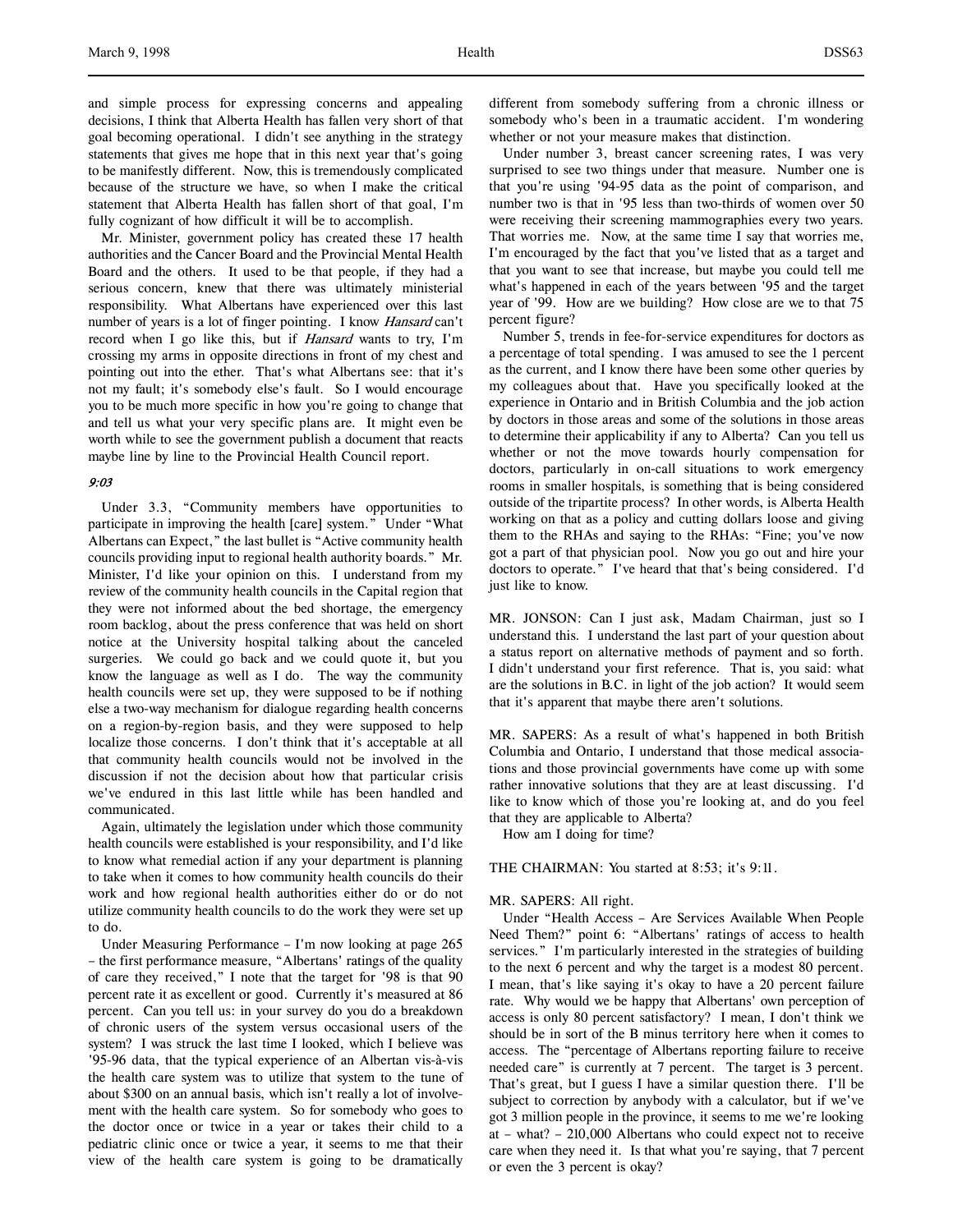Under the other health outcomes, point 10 is "Life expectancy at birth." The target is 77 years for males, 83 years for females. Currently it's below that by a couple of years in both measures. I'm just wondering where we've been on the trend line on that over the last half dozen years. Are things already trending upward? In other words, is the target going to be a result of a general trend in North America? I mean, I understand that people generally are living longer, and it's got to do with population health initiatives, the food we eat, and other lifestyle kinds of choices. So I'm wondering whether there's anything specific to Alberta in that kind of measure or whether we're just sort of riding a wave of people in North America living longer.

# 9:13

There's already been some excellent questions about low birth weight babies. I'll leave that alone.

The injury rate and the suicide rate in Alberta are very troubling to me. Again, I didn't see any really specific statements in your business plan about how you're going to deal with that other than provide support to the institute and perhaps a couple of statements that come at it sideways when you're dealing with provincial mental health. I didn't see anything really targeted to deal with injury accidents and with suicide.

My colleague from Edmonton-Riverview asked you about key indicators, and I would like to underline the request that you broaden your horizon a little bit when you're looking at indicators, including waiting times and waiting lists. I know that you've got perhaps a bit of a difficulty there because of the way the Premier's once-upon-a-time health charter was dispatched, but it seems to me that we could benefit from at least the measures being collected and then reported on. As well, maybe some indicators about some other lifestyle issues could be used in terms of substance abuse, gaming and gambling addiction. It seems that with all of the controversy around things like VLTs, Alberta Health would at least be interested to know how gambling and how substance abuse have impacted population health.

A general question about funding, then I'm going to ask some questions about the Capital health authority, and then hopefully we'll have a chance to come back. The general question to you about funding is this. According to Alberta Treasury, about \$940 million is projected to flow to Alberta from the federal government through the Canada health and social transfer. That's the global figure, about \$940 million. In 1997 the actual amount received and brought under income by the Department of Health was \$528.6 million, but that's a \$75 million difference between what was originally budgeted. The original budget figure for '97- 98 was \$443.7 million, so you're about \$75 million off.

Now, my inquiries to the federal government have indicated – and please correct me if I'm wrong – that that allocation is really an internal decision of the government of Alberta. In other words, if you budget for \$443 million but end up taking in \$528 million, that's because internally the government of Alberta has made a decision to allocate more money. If that's true, then I would like to know why the 1998-99 estimates only call for an allocation of \$451.3 million from the Canada health and social transfer when last year you brought into revenue \$528.6 million. It seems to me that we've heard a lot of rhetoric that the woes in Alberta are all because of the big, bad federal government and that they cut so much of the Canada health and social transfer.

Well, the fact is that Alberta is still getting the better part of a billion dollars through the Canada health and social transfer, and the allocation decision of how that money is spent is largely an internal one. So tell me why you're only bringing into revenue \$451 million this year as opposed to the \$528 million that you spent last year.

While we're on the topic of revenue, you get \$500 million from the Canada health and social transfer and another \$640 million – \$641 million is it? – from the health care premiums this year, so you've got \$1.1 billion, \$1.2 billion of money that you could consider dedicated program revenue or a special kind of a tax transfer. That seems to me to be considerably more than many other provinces have at their disposal, considering that Alberta is one of only two jurisdictions that still has a health care tax, called a premium. I'm again wondering about why all the complaints aimed at the federal government. Could you be a little more clear on how you make those internal allocation decisions yourself?

Also on the funding, I'm not sure whether this is best questioned under program 1 or program 2, and perhaps that confusion is part of my question. Where do you allocate all of the money for all of the boards and committees and task forces? What's the plural? Task forci? All of those advisory bodies that have sprouted up – we've got the 17 regional health authorities, we've got the Provincial Mental Health Board, we've got the Cancer Board, we've got the Provincial Health Council. Once upon a time the former Minister of Health gave us a very, very good list – it went on for a few pages – of all of the committees and task forces and working groups as well as a budget number attached to each one of them. I would really appreciate an update on that.

I'd also like to see the administrative breakdown again. I remember a couple of years ago the department issued a press release that trumpeted a real savings in administrative costs. If there's more good news in that regard, I'd ask you to share it. [interjection] I'm reminded: by region. I'm also looking for the latest policy directive in terms of accounting for those administrative costs, because part of it was the accounting issue before. What some regions counted as administration others didn't. As well, how are they breaking out the Alberta Wellnet expenditures on a regional basis? Are those being counted on a project basis, or are they going to be absorbed across the region as an administrative cost?

A question about line item 1.0.12 in program 1, the Mental Health Patient Advocate's office. For several years there has been a suggestion by many people, including the Mental Health Patient Advocate, that they deal with voluntary patients. Can you tell me what's happening in that regard?

When it came to the part of your opening comments to do with doctors, you mentioned a 9.2 percent funding increase to doctors in the hopes of achieving a three-year agreement, and you say that that is volume and price sensitive. In other words, it would give doctors a 5.5 percent increase on their fee guide based on current utilization. So if I understood you correctly, you're saying that Alberta Health's position is that the docs are going to get a 5.5 percent increase. You even mentioned an annualized billing figure, that it would add about \$20,000 a year to the annual billing of a physician in Alberta.

Well, that is in stark contrast to what the AMA are saying. Now, part of that I can understand; we're in the process of negotiation. But there is such little agreement between that view and what I read from the president's letter from the AMA: that in fact what Alberta Health is offering is not volume sensitive, does not take into account the complexity of care, the increasing acuity at the community level, the rise in utilization that's driven both because of population increases and because population is getting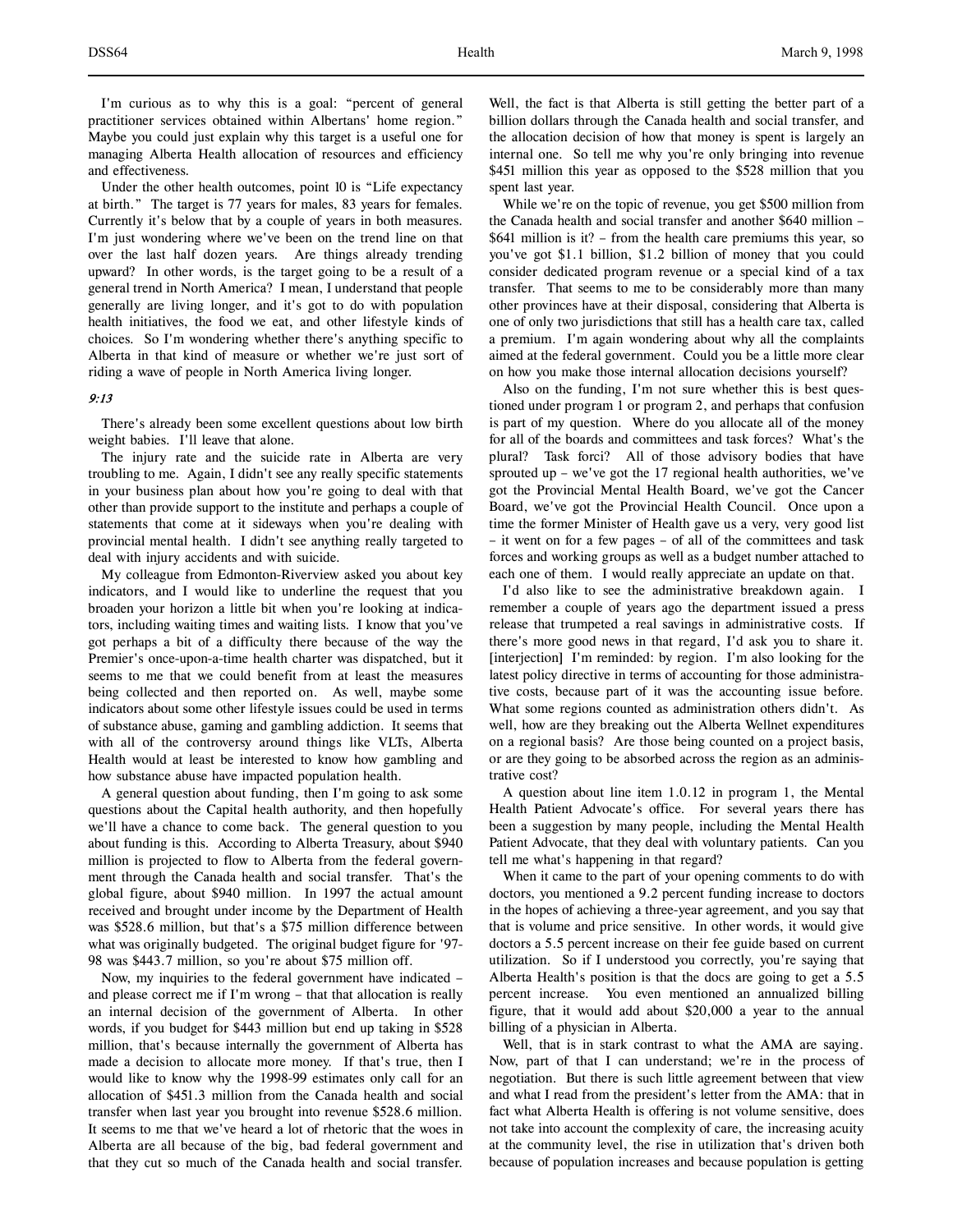older, some of the other social issues that we're facing because of high degrees of stress, some of the addiction issues that I've already mentioned. The AMA is saying that doctors over the three-year proposed agreement in fact would be taking a further reduction in their income earning, and you're saying that it would amount to a 5.5 percent increase or an annualized increase of \$20,000 in an average case. I imagine that the truth is somewhere in the middle. It would be really helpful to me if I knew what that middle was.

MR. JONSON: It would be to me too.

MR. SAPERS: Have you looked at the AMA's analysis of your offer? Are you telling me that that's strictly optics because it's negotiation, or have they raised some valid points, and how are you reacting to those valid points?

I asked about the Canada health and social transfer. Oh, I'm sorry. Aslam, you'll have to go back to the top of the second page, I think, because I forgot one of my questions on the general revenue side. Sorry to be jumping all around.

#### 9:23

According to the Alberta Treasury figures the population of Alberta was about 2.65 million back in '93, and at that point the average health care per capita funding was \$1,561. If the population is projected to be 2.99 million in '98, the average per capita funding decreases, even with the increase in funding, to \$1,497. We've actually gone down about 70 bucks a person in funding, even though the volume of dollars has increased. I'm told that in some regions, because these regions are somewhat encapsulated – you know, they stand alone to some degree – that per capita figure is as low as \$900 per person.

Now, if that's the case, then with that funding, if you take a national average, I think Alberta is ninth of 10 now. I think we've gone up from being the 10th of 10 to maybe ninth of 10 in terms of per capita funding. But it means that some of the regions are considerably less than that. I'm wondering how you can reconcile this formula that seems to be emerging: the same money that we had when all the cutting started but more people and less service. You know, we've got some of the longest waiting times now that we've ever experienced. We've got this predictable cycle of bed crunches in emergency wards now. We've got access problems throughout the province for a number of kinds of surgeries. When I was last in Grande Prairie, I was told that they are making provisions to cancel everything but caesarean sections and emergency appendectomies because they won't be able to handle any other volume of surgery unless they get some budget relief. So with this per capita funding being so low, can you tell me how you're going to achieve those access goals and quality goals that we've already talked about?

Calgary-Buffalo has already mentioned that there are some 14 or 15 regions that are predicting a deficit. The government in this budget has just announced deficit forgiveness for all of those regions that had an inherited one. Is the plan to allow regions to deficit finance for a period of time and then bail them out at the end? Is this a way of ensuring some kind of management or accountability, that as long as you keep them really skinny and keep them really hungry, they'll continue to do the real austerity kind of management, and then at the end you'll bail them out? Or is this not a plan? Is this just something that's happening?

Mr. Minister, I'll take a break now.

MR. DICKSON: Madam Chairman, a couple of questions. Mr. Minister, what I want to do is take you to element 2.4.1., health

So what that suggests to me is that if you've got a growing population and you've got overall an increasing volume of health care insurance premiums being paid, one would expect that your write-offs would increase at least modestly. Yet as I read this, unless Mr. Bhatti tells me I'm reading it incorrectly, it looks like you in fact plan on aggressively reducing the number of writeoffs. So if you'd tell me, Mr. Minister: what changes are contemplated in your collection practice for health care insurance premiums? To a significant number of low-income Albertans, this health tax, as my colleague from Edmonton-Glenora described it, is a major concern. If in fact this signals that you're going to become more aggressive in terms of trying to recover premiums, what's it going to look like? What sort of impact is that going to have? How are you going to do it? If you can just give some justification for what I think is a fairly dramatic reduction in premium write-offs. I find that particularly important.

Just jumping over to element 1.0.15, I think my colleague from Edmonton-Riverview had noted that the standing policy committee is looking at an increase in its funding. One of the things I find curious is that I note you have two physicians who sit as ad hoc members of the standing policy committee, and my belief is that the two ex officio physicians then sit in on the private discussions of the committee after the public is excused and opposition MLAs are excused. How is it, Mr. Minister, that you and/or the chair of the committee have decided that it's useful to have two representatives from one health care provider group? It's clearly a most important one, but we have a lot of health care providers in this province, and without in any way diminishing the important role of physicians, it's curious to me that we have only the one group represented around the table, particularly when you have your secret discussions in the standing policy committee. So perhaps you'd be good enough to share the rationale behind that.

Mr. Minister, I'm concerned in terms of the note on page 240, the \$3 million that's going to be available for palliative care patients. Now, anything we do to enhance our palliative care program is important and worthy of support, but from my discussions with people involved in long-term care, here's what I think is going to be the problem. You now have had in terms of home care a legislated limit of \$3,000 a month for an individual patient. I'm thinking of some cases, a constituent of mine for example, with amyotrophic lateral sclerosis, ALS, who's been fighting to be able to stay in his own residence as long as possible, and the cost of care is often between \$2,000 and \$4,000 a month. Now, what I've been led to believe is that the \$3 million is effectively going to simply ensure that medication, prescription drugs that now would only be available in a hospital, is going to be available in private residences and other forms of accommodation. Very positive, but that doesn't get us very far, so I'm told by long-term care experts, if there isn't provision for care providers.

Now, my understanding is that there's currently some sort of a provincial task force looking at long-term care and so on. But I'm interested in what direction your ministry is headed in terms of addressing not just drug costs but the other costs involved in providing extended home care, in some cases to people who present a fairly high degree of acuity.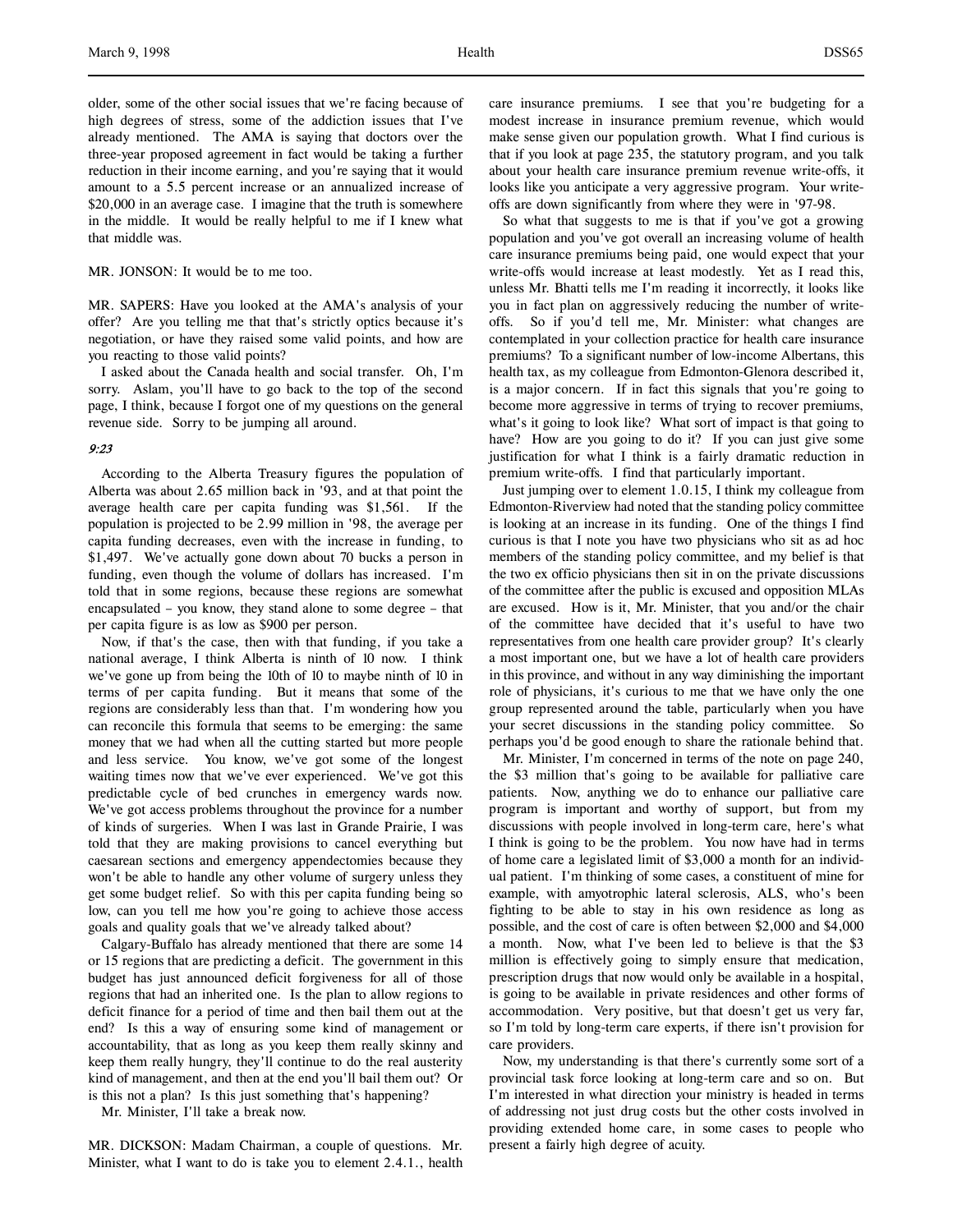# 9:33

While we're talking palliative care, it's a short hop to long-term care, a couple of concerns there. I was most distressed to discover recently that in the Calgary region with its 800,000-odd residents there are nine respite care beds – nine respite care beds – in the entire Calgary region. Edmonton has 30. At a time when we see a larger senior population, more people presenting with Alzheimer's, with various forms of dementia, the toll on family caregivers is enormous. I must tell you, I couldn't believe it when I was told nine respite beds, so I investigated it further. I'm just astonished that we're not doing better than that.

I'd like to ask you, Mr. Minister: what specific steps does your ministry have under way to ensure that people who are in effect saving the health system enormous dollars by caring for seniors in their own homes can get respite care so they'll continue doing that? We both know that once those family caregivers and informal caregivers reach the end of their resources, it's a much bigger cost to the system overall. So that would be I think really important to beef up those resources.

The other thing. I've had some occasion to be touring nursing homes and a variety of seniors' facilities. It seems to me, Mr. Minister, that we're going to have to do a whole lot better in terms of staff-to-patient ratio. It's unfair to talk about some specific facilities because I think they're probably doing the best they can. I'd like you to address the current ratio that your ministry finds acceptable in terms of staff-to-patient in nursing homes, in places – and I can give some examples – like Bethany in Calgary, some of those long-term care facilities. If you can update me in terms of what level of staffing is found to be appropriate.

The other development that came to my attention the other day. Apparently there's a nursing home which is on the Bow Valley site which is closing, and I encountered some people who were scrambling trying to find a long-term care bed in the city of Calgary because of that closure. Mr. Minister, we both know that there's already a very long wait for long-term care beds in Calgary. I assume that the provincial government in its plan to divest itself of those lands where the Bow Valley centre currently sits accounts for the fact that you've got a number people who have to leave this nursing home and find residence somewhere else. I am wondering what the plans are. We can't afford in Calgary or I think anywhere else in the province to be closing nursing homes. So what immediate arrangements, bridging arrangements have been developed by Alberta Health to assist those people who are now scrambling trying to find a bed somewhere else?

Mr. Minister, I have some issues about mental health, but I wanted to turn specifically to suicide prevention. There are some major problems that have been identified by experts. Some of them I've raised and put to you in the House in question period, but I wanted to share with you some concerns and ask for the specific response of your ministry. One comment is that the suicide prevention programs have found that the regions are too large for either individuals or programs to provide efficient and effective service. Do you agree with that assessment? What are you going to do about it? It's been shared with me that there's no clear commitment from the province or regional health authorities to continue suicide prevention services following divestment. We're only a matter of weeks away from your divestment target. What are you going to do to address that? If the people who provide suicide prevention services are reporting a lack of clear commitment to continue those services, then I think Albertans should have major concerns. We already have an unacceptably

There are gaps in services, such as lack of 24-hour crisis response teams. What are your specific plans in this budget year to address that? The lack of provincial co-ordination and direction has been raised with me. What are your plans to address that? There are limited mental health services for assessment and treatment in rural regions, particularly after 4 p.m. and on weekends. Mr. Minister, what are your specific plans in this budget year to address that for those people who don't live approximate to Ponoka? The lack of psychiatric beds in small urban centres has been identified as a problem. What are your plans to deal with that?

I've asked you about suicide rates among young people and young adults. What the experts tell me is a big need is that there are simply woefully few resources to deal with the 40 to 60 age group in terms of suicide prevention. If you could share your concerns there.

One of the proposals that has been made to you, sir, has been to appoint a task force to establish minimum standards for suicide prevention core services to be provided by each RHA post divestment. Will you tell me why you haven't accepted that, and if you have, will you give me the particulars in terms of what the budget is going to be and what the mandate is going to be for that particular service?

Hopping to page 239 in the budget book, you talk there, Mr. Minister, about refining the "system for funding academic medicine." Would you give us particulars of that? I mean, I have received some information from the two medical schools in the province, but it's not clear to me what you're speaking of in that bullet. It's the second bullet from the bottom in the top section on page 239. Is that something different than element 2.1.6? I assume it is, but I'd appreciate some particulars there in terms of what that's going to look like in this current budget year.

# [Mr. Jacques in the chair]

Just getting back to mental health for a moment. Mr. Minister, you recall an exchange of correspondence we had about the woman who had been sexually assaulted at Alberta Hospital Ponoka. The response was that an outside physician, I think an outside psychiatrist, was brought in to do an assessment, and that sort of was the extent of the check and review of your internal processes. I think I've tried to make it clear in our correspondence that I regard that as wholly unsatisfactory. I'm looking for a commitment, sir, that when somebody, particularly somebody who is detained in a mental health facility not of their own volition but by reason of a statute or warrant – when there is an allegation of a criminal offence, in this case a sexual assault, in every case there will be contact with the appropriate police authorities and the Crown prosecutors' office. We both know that Crown prosecutors and charging authorities are always very sensitive to some of the issues in a health context, but surely those are the people that should be making that determination, not internal administrators or people closely aligned with them.

## 9:43

Mr. Minister, there's certainly been some notoriety with respect to a letter from Craig Simmons of Pincher Creek, who had formerly been involved with the Provincial Mental Health Board, and he has some particular concerns in terms of where we're going with mental health. I'd ask you whether you're now able to advise us which programs are going to be defined as provincial programs and which programs are going to be divested to regional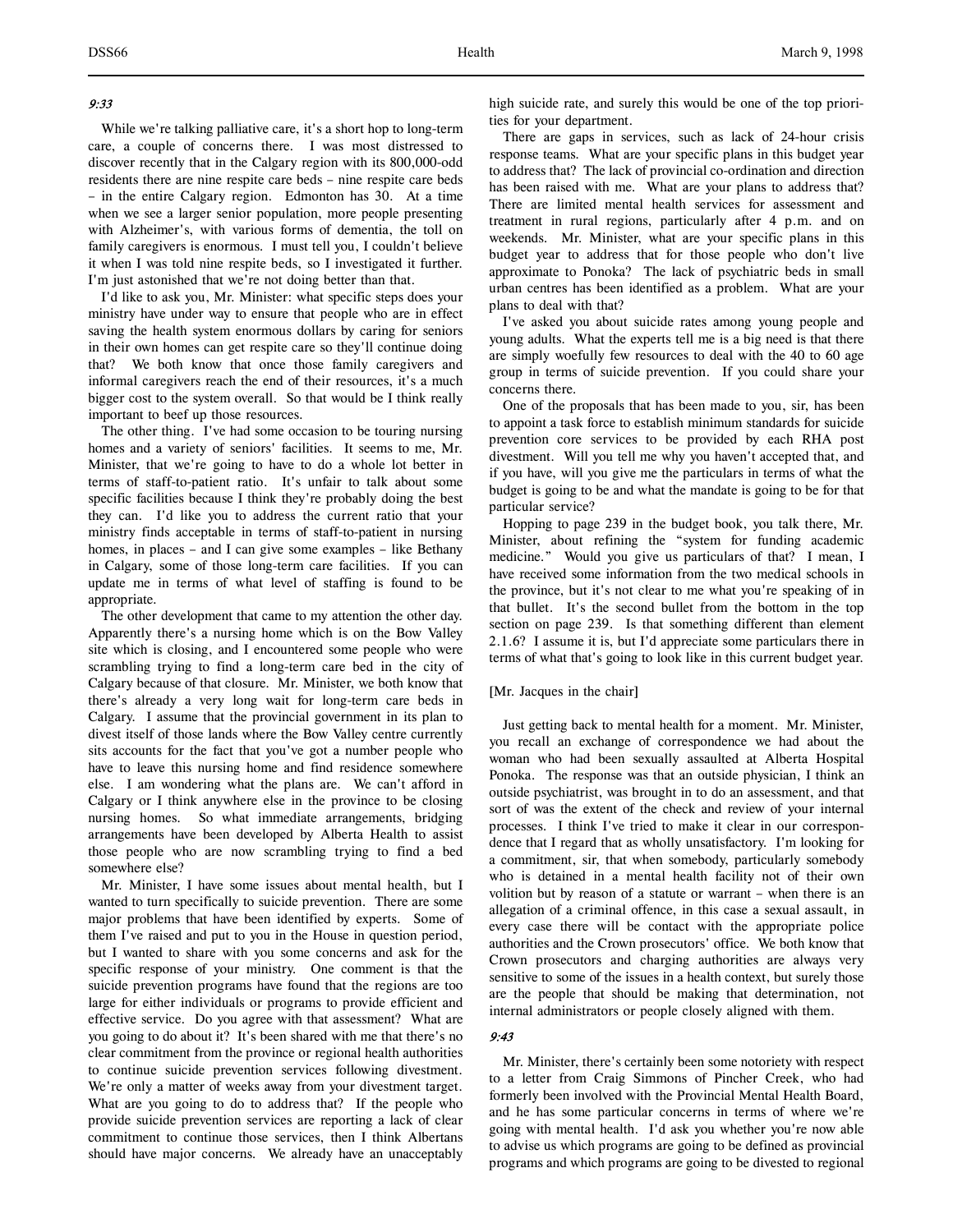health authorities and if you'd address the whole purpose of direction in terms of mental health. Because despite the protestations of the Provincial Mental Health Advisory Board and your ministry, we have people, even people who have been as involved as Mr. Simmons and certainly psychiatrists and psychiatric nurses, who still talk about a lack of direction in terms of provincial mental health. So if you could update us in terms of current plans and issues there.

# [Mrs. Forsyth in the chair]

Mr. Minister, we dealt in the House the other day with a bill in fact sponsored by our chairperson in terms of human tissue donation, and what I heard many members say was a lack of provincial co-ordination, a lack of provincial direction when it comes to tissue donation. The fact is we're not doing very well in this province in terms of – there is no provincial co-ordinated strategy. While I laud the Member for Calgary-Fish Creek's initiative, my question has to be: not waiting for a private member's bill, what are you and your ministry going to do to provide that kind of provincewide co-ordination? Because I think it's essential to ensure that tissue donation is managed on a provincial basis.

There is currently a sale of organs from the province of Alberta to other jurisdictions. You might confirm, Mr. Minister, that that's done solely on a cost recovery basis. We don't want to see this jurisdiction in the business of harvesting organs for profit, for anything beyond cost recovery. So you might address that.

The 539 FTEs being lost from Alberta Health: can you give some indication of what kinds of positions those people occupied? Where are we losing people from? A gap has been identified by my office recently in terms of trying to do some work and some comparative analysis of teen pregnancy rates. Regions apparently are responsible for collecting the data. Some do. Some regions, amazingly enough, simply don't track teen pregnancy rates. This I think points out the importance of having provincewide information. You may tell me that's going to come from the wellness project and so on, but in the meantime, Mr. Minister, I'd be interested in finding out what steps your ministry has taken or will take to ensure that those key kinds of health indicators are tracked provincially.

That also raises the question in terms of Wellnet. Mr. Minister, one of the things I find interesting is that you have apparently agreed that IBM will own the copyright of the programs they're designing and all Alberta taxpayers are going to get is a licence interest in the technology. Now, IBM, one of the largest corporations in the technology industry in North America, doesn't need help from the province of Alberta in terms of making money. But if in fact we're paying a very large amount – we're talking about several hundred million dollars will go to IBM or the other members of that consortium – perhaps you'd share with Alberta taxpayers why it is that you didn't insist as part of the agreement that rather than simply a licence agreement, we would retain ownership in any intellectual property interests that would be capable of copyright protection, because the consequences could be enormous. I guess the other question, Mr. Minister. You recall a year ago my concern with Wellnet and the dealings with IBM. We had no health privacy legislation in place. The architecture was being designed. Your response at the time was: well, we're not making key decisions; don't worry, Dickson, we'll have legislation in place defining the privacy interests of Albertans before we get too far down the road in terms of developing the architecture for a health information system. While I applaud you for taking the time to make sure we get our

health information statute right, we recognize now what's happened is that there will be no legislation dealing with health privacy until the spring of 1999. So I have to come back and ask you: what decisions are you going to now freeze, defer, postpone as part of the design of the health information architecture so that we don't end up in a situation of the cart before the horse? I'm very interested in what adjustments you've made to your program there.

AADAC: I had some questions in terms of methadone treatment, but that probably should be more appropriately put to the Minister of Community Development.

A lot of concerns have been raised with me in terms of subspecialties, and I'm thinking of a concern that had been raised relative to subspecialties in the Capital region. These relate to access to services, access to institutional facilities. There's been a steady decline, particularly in the Edmonton area and northern Alberta, in terms of subspecialties: ear, nose, and throat specialists. I'm interested in terms of the specific kinds of steps your department is going to take to address that, to ensure that those subspecialists are getting the kind of support they require. There's been a concern expressed in terms of aging and outdated equipment, particularly at the Royal Alex. There's been a note made of a decline in clinical resources for residents in undergraduate teaching. It takes a long time to attract subspecialists to the Calgary and Capital regions. There's been a concern expressed by subspecialists, Mr. Minister, that we're not providing that kind of support, and there may be a long-term cost in terms of this being seen as a place where subspecialists aren't welcome and aren't adequately supported.

Mr. Minister, what's the budget for the Public Health Advisory and Appeal Board? When I look at the last report that landed on my desk recently and I look at the terms of reference, the mandate set out in section 3 of the Public Health Act, virtually all of those things are already being addressed by myriad other boards, committees, commissions, panels. It seems wholly redundant in 1998 save for hearing appeals pursuant to section 4 of the Public Health Act, so you might specifically address why we still have a Public Health Advisory and Appeal Board.

There were some other questions I had around mental health and other areas, but I'm anxious that my colleagues also have some chance, so I'll stop there.

Thank you.

MRS. SLOAN: Thank you, Madam Chairman. Just further general questions, then, with respect to program 1. I would like the minister to clarify. Given that we have lacked a medical examiner's report publicly since 1994, I'm wondering if the Department of Health would commit to fund the publication of that report given that the Department of Justice will not. I think those statistics are relevant to the population and health interests of Albertans, and it should continue to be reported. The response of Justice in print has been that it is not published anymore because of budgetary cutbacks.

Further, I would like to have the minister's clarification with respect to the ministry's role in environmental issues: the water and other environmental issues surrounding the Chinook region and the feedlot growth implications there, the Swan Hills recent disaster, the monitoring of those instances, as well as the increased incidence of asthma and airborne contaminants in the Fort McMurray area given the industrial growth in that sector. I'm wondering if the minister could provide clarification with respect to that.

# 9:53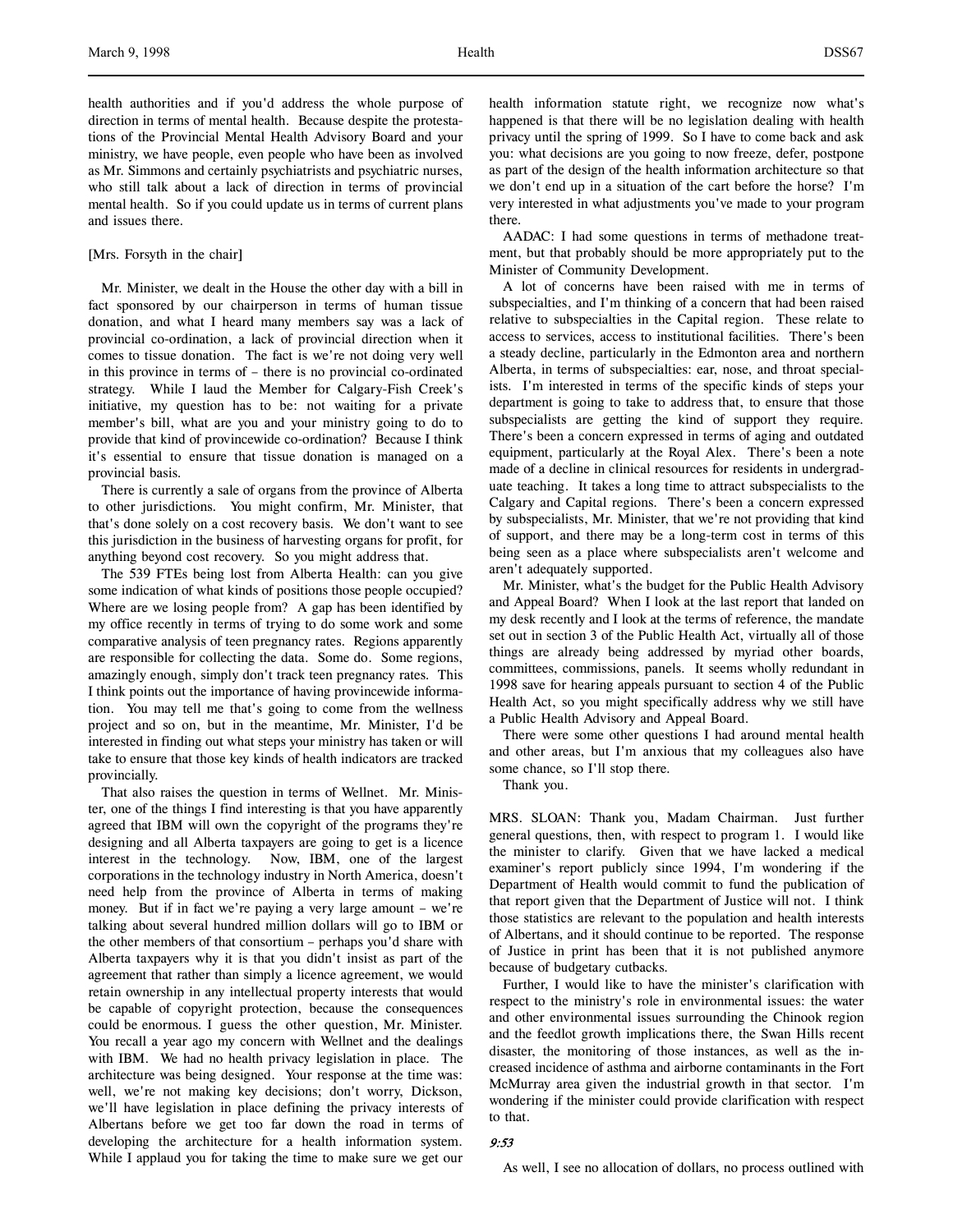respect to the Protection for Persons in Care Act. We know, as this was instituted this year, that from the 5th of January to the 30th there were 40 complaints. If that incidence continues, it is going to be an expensive process, and I'm wondering where, if in fact anywhere, the guidelines, the policies, the measures, the dollars are to facilitate that.

Further, we see no mention of the FAS initiative. I'm assuming that Health is one of the partners. Dr. Oberg in Family and Social Services estimates indicated that the department was. What is the role of Health in this process? Will there be dollars allocated? There are none reflected in this budget.

I would like the minister to clarify the department's role with respect to child welfare privatization and regionalization. Again, that process is occurring with the devolution of responsibilities to 18 regions. What will be the relationship of those regions to the health regions in this province? Will there be any overlap? What type of role do you expect to play in that? Will it be a leadership role or a submissive role?

Further, the federal government's announcement today of an initiative with respect to a national home care program: I would like specific commitments and clarification from this government with respect to the role and their commitment to that process. It is unquestionably something the citizens of this province are desirous of, and I would like to have on the record a commitment from this government that they will support that endeavour.

Okay. The next set of questions will be specific to program 2, that portion of the budget. Medical services, 2.1.1, is up to \$812.8 million from \$746 million, an increase of about 8.9 percent. I'm wondering if the minister could reconcile this item with the highlights note on page 239, that "an additional \$96.1 million has been budgeted over the 1997-98 amount." I am in no way, shape, or form attempting to question the value or the emphasis that must be placed on the medical practitioner's role in the system, but there appears to be some discrepancy there.

With respect to 2.1.3, allied health services, this is up marginally. I'm wondering if the minister would specify exactly what that budgetary item includes.

Further, 2.2.3, purchase of vaccines and sera, an increase of \$1 million, to \$8.6 million. I would ask if that increase includes man-hours and supplies. I recall raising in last year's estimates that the government did not incorporate those things in their increases. They were only paying for vaccines, and the regional authorities had to find the man-hours costs and the supply costs from other aspects of their budget. I don't believe that's prudent. I believe those things should be incorporated in the costs.

Program 2.2.4. Approximately a \$400,000 increase in provincial laboratories of public health. I'm questioning if this will be sufficient to cover additional costs for making HIV a notifiable disease under the communicable diseases regulation.

Program 2.2.5. A significant increase in nongroup drug benefits reflecting higher costs for newer drugs. I'm wondering exactly what those new drugs are.

Ambulance services, 2.2.6. I do not recall that the provincial report on ambulance services was ever published. Perhaps I missed it. If it has not been published, I'm wondering where that is at. I'm also wondering whether or not provisions for air ambulances are included in this budget allocation.

Aids to daily living benefits, 2.2.8. No increase. I guess I'm making an assumption, but I would like it clarified. Does this mean there will be no relief for those people who are suffering from incontinence problems, those needing oxygen? It is an area where this government has imposed again a tax called a user fee. I think it is again unfortunate that that is being off-loaded onto individual citizens to address.

The allocations with respect to the regional and provincial

health authorities. There is very little change in our assessment in the budget for 12 RHAs. Chinook, Palliser, Headwaters, RHA 5, East Central, Crossroads, Aspen, Lakeland, Mistihia, Peace, Keeweetinok Lakes, Northern Lights: all of those are less than 1.5 percent. That is less than inflation. I'm wondering if the minister could clarify the rationale of not funding those regions on the basis of inflation, which according to the Treasury would be 2.1 at minimum. I'm also wondering how the minister would expect these regions to incorporate collective agreement increases over the next year given the pittance level of increases provided in this budget.

As well, we're looking at increases in Northwestern, Calgary, WestView, Capital, and David Thompson, with the exception of Northwestern, all under 5 percent. Again are salary increases that have been negotiated and ratified incorporated? I would question that.

I would like to move then, as well, to issues surrounding cancer. The Alberta Cancer Board, 2.3.18, is up \$3.7 million, or 5.2 percent. Given that the same minister capped administration of school boards, has he ever examined what percentage of the Cancer Board's resources is eaten up by administration? Does the minister believe this to be an acceptable level? How much of this increase will go to actual services and how much to administration?

Further, I would like to ask questions with respect to children's services. How much of the increase in the overall budget or with the RHAs is targeted for the provision and co-ordination of children's services? I'm meaning that in a broad sense. I think the allocation of money for vaccines and sera is a very narrow allocation. Regrettably we do not see this minister funding school lunch programs despite the blatant, blatant need out there for young children, preschool and elementary, not meeting their nutritional requirements on a daily basis. Even with the allocation for vaccines and sera, I would question whether this means health authorities will be able to pay. Or will it be an expectation, as it has been previously, that school boards will be forced to assume some of the costs? Also, I would question what money is designated for the treatment of special-needs school children requiring speech or hearing diagnosis and treatment. Will school boards again have to incorporate costs for these interventions in their budgets, or will parents continue to have to wait or dip into their own wallets for services that are used? Again, I challenge this ministry and the minister with respect to their definition of health and the subsequent allocations for those areas.

Preventing health problems and instilling good living habits will save the province billions of dollars in the long run. Where are the dollars and how much is designated for teaching children about or providing them with programs surrounding family violence, substance abuse, gambling education and prevention, sexually transmitted disease prevention, pregnancy prevention, physical exercise, and diet education? I still see a stark lack of emphasis on that in both the Health and Education ministries.

Further, what funds are provided for the proper diagnosis of attention deficit disorder children, for their treatment, including alternatives to drugs like Ritalin? Could the minister point out where they are? I would also question the minister with respect to his commitment to address the issues surrounding anorexia and the growing prevalence of that within our province.

Just a subsequent question with respect to attention deficit: what are the targets for the number of children drugged with Ritalin across this province? Does the government not believe all possible alternative treatments should be exhausted before we start drugging children? The factual report on that is that the incidence of Ritalin prescription has increased tremendously. I'm not sure if the ministry is tracking that. It would appear that because of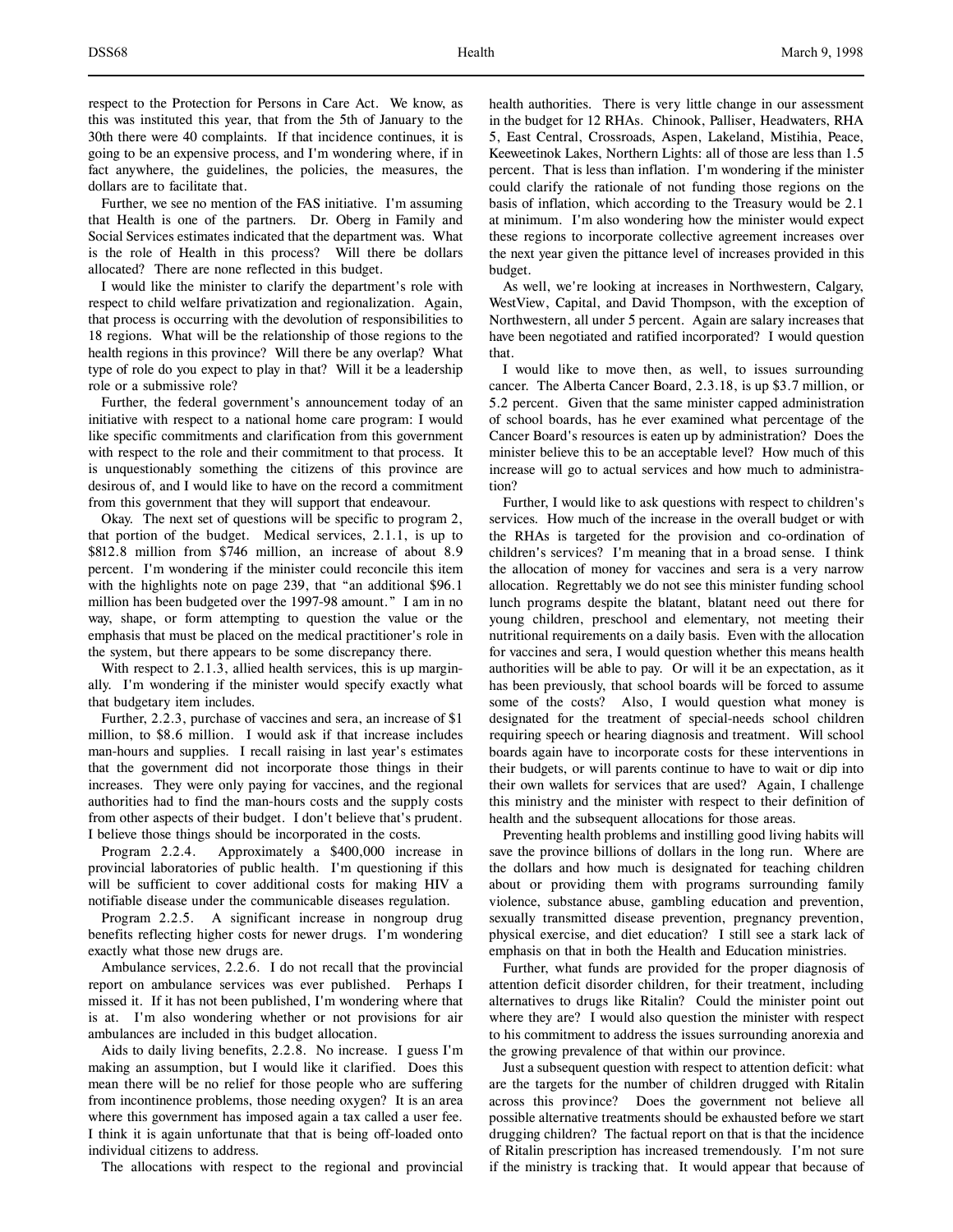the reduced supports in the education system as well as in the health care system, this is seen as being perhaps the only alternative that people can resort to. I would question that in the interests of the health of our children suffering from this disorder.

That concludes my questions on this set.

Thank you.

MR. SAPERS: Thanks. I understand that we don't have a lot of time left. Mr. Minister, I want to focus in on the Capital health authority first by asking you a question about the population-based funding model. I note the increase.

I know that in total the regional health authorities are going to be spending about \$2.3 billion, and the largest health authority by way of expenditure is the Capital health authority. I'm told that in the Capital health authority there are things this year like 26,000 more visits to emergency rooms than there were projected last year, that there are presently 500 people waiting in acute care hospital beds for long-term care beds, that there's a gap between home care assessment and the provision of home care services that's never been longer. So, clearly, the increases that you're projecting will allow the Capital health authority perhaps to do more of the same old thing and in some cases even less of the same old thing but not add any new value, that there isn't really any money in the Capital health authority to take advantage of new technologies or to use different modes of providing services.

## 10:03

One of the key indicators that leads me to that conclusion is one of your own performance measures about the percent of expenditures on community and home-based services. In '94-95 it was under 5 percent. In '96-97 it was just over 6 percent. It's going in the right direction, but I notice your target overall is just simply for it to increase. You don't have an actual number. So I guess if it goes to 6.31 percent, you'll have achieved your target. I think you'll agree with me that that's not really an appropriate measure.

I would be interested to know what that is on a region-by-region basis. I have not been able to find out that information, and again I think it's a counting or an accounting issue, that not everybody is saying what community and home-based services are at the same time and using the same language. A couple of questions packed in there. One, if that's true, how do we have any confidence even in this 6.3 percent figure? Could you tell us what it is on a region-by-region basis, and are you establishing a set of guidelines or accounting principles for what is community and home-based and what isn't?

I would like a response to what's going on with the \$1.5 million that was supposed to come from Alberta Public Works to pay for the operating costs of the disused portions of the Edmonton General hospital. My information from Caritas and Public Works is that that money hasn't come, but the money was cut out of the Capital health authority's budget. So somebody is still paying those costs, and as I understand it, it's Caritas that's paying for those costs out of their agreement with the Capital health authority even though that money isn't specifically contracted in that agreement to pay those operating costs.

There's some pending job action here in the Capital region, the support staff. The situation is barely stable right now in our hospitals. I'm wondering if you can tell us if you were going to give the health authorities, particularly the Capital health authority, any flexibility in their budgets to deal with labour rate settlements so that we can avoid making the situation any worse than it already is.

I'm also interested to know if Alberta Health has established a list of approved charges for services or items. It seems to vary

by region. The Capital health authority seems to almost vary by service. Albertans and particularly people who are coming into the Capital health authority are now being faced with a variety of charges, an array of charges that they haven't really experienced before: bed monitors, catheters, other personal hygiene material, the up charges for casting, for imaging agents, for drugs that are nongeneric drugs. There's pressure being put on people in terms of bringing medications into hospital with them, and if they don't, then there's an expectation that they'll have to pay for those even though they previously have been provided through the health facility. So could you tell me if there is in fact a list of approved things that Alberta Health says it's okay to charge for? If there isn't a list, how are you monitoring this?

#### THE CHAIRMAN: Sorry.

MR. SAPERS: I have one more question.

THE CHAIRMAN: I've already given you an extra, so be brief.

MR. SAPERS: Oh, have you? So I can't . . .

## THE CHAIRMAN: Quickly.

MR. SAPERS: Okay. My question is about fund-raising and a list of items that you believe – actually, I'm having trouble phrasing this in five seconds, Madam Chairman, but thanks. Every health authority, including the Capital health authority, has a very ambitious fund-raising scheme. I just received a solicitation letter that talks about absolute basic items that funds are being solicited for. Has Alberta Health set any limits or set any guidelines for what should be coming out of general revenue from the Alberta government versus what health authorities are allowed to go to the public for through some fund-raising scheme?

Thanks, Madam Chairman.

THE CHAIRMAN: Ms Barrett, you have 12 minutes.

MS BARRETT: Thank you. Are you sticking around?

THE CHAIRMAN: We've got people taking notes.

MS BARRETT: Well, the one question that I have I'm not sure the minister will answer, but here goes. I'll set it off with a preamble. In 1992-93 the budget for health care was \$4.133 billion. The current budget is \$4.206 billion. That constitutes a 1.8 percent increase after severe funding cutbacks over the previous interceding years. During that time, acute care beds in operation fell in Calgary from 2,550 to 1,845, a drop of 27.6 percent. In the capital region the acute care beds in operation were at 2,935 in March of '93 and as of January of 1998 stood at 1,685, which constitutes a 42.6 percent decline. Acute care beds per thousand population in Calgary: March of '93, 3.2; January of '98, 2.1 per thousand population, a reduction of 34.4 percent. In the Capital region in March of '93 it was 3.34 beds per thousand population. In January of 1998 it's 1.87 per thousand population, a reduction of 44 percent. My question to the minister is one simple one. What more information would it take for him to go back to the cabinet table to bring the funding levels to our hospital system back to the 1992-93 equivalent, which would come to approximately \$300 million more for the regional health authorities to operate their hospitals? What more information does the minister need before he will go back to cabinet and ask for that needed money?